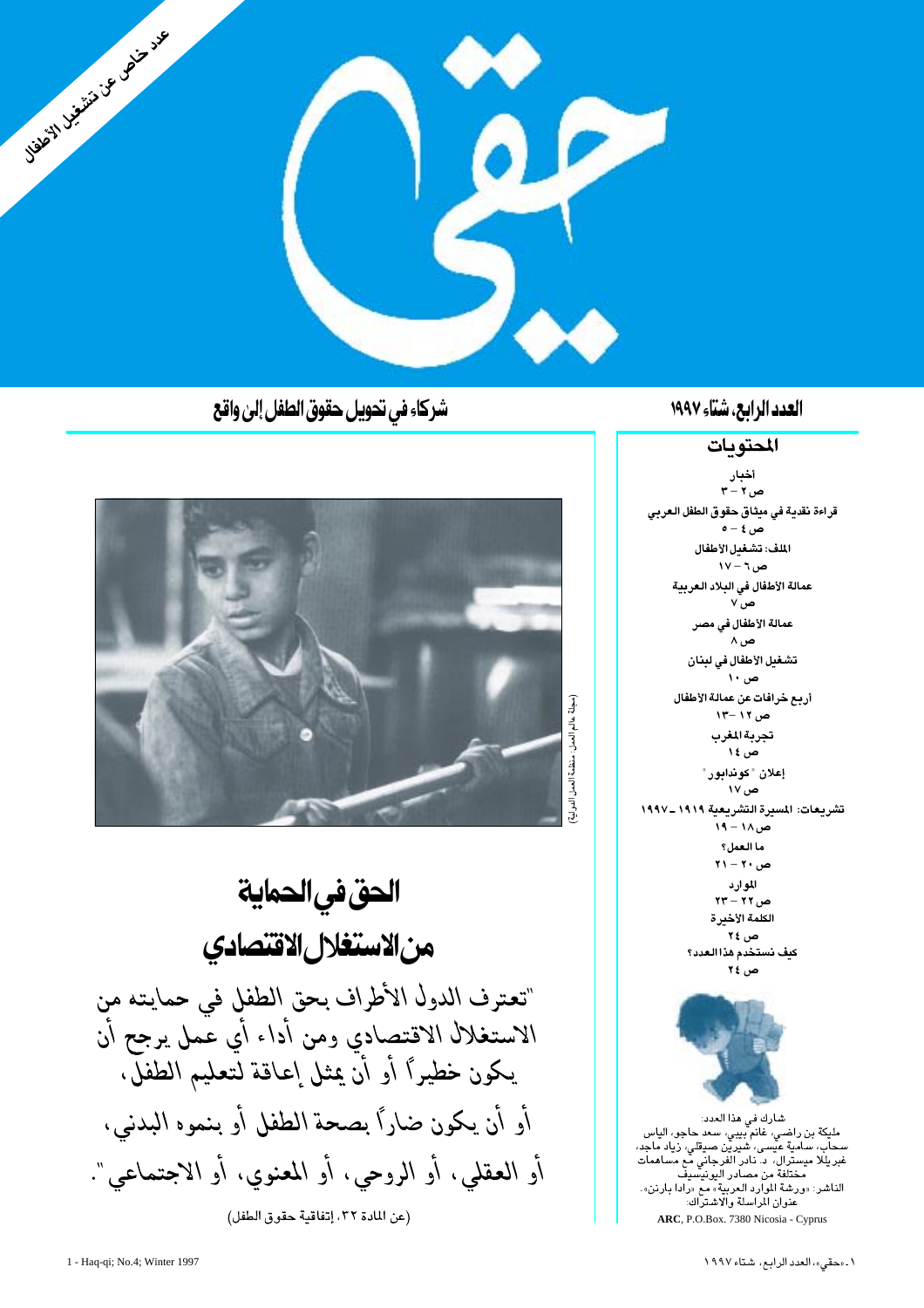#### لجنة الامم المتحدة لحقوق الطفل الدورة ١٧ و١٨

أخبار

تنعسقــد بين الخـــامس والشــالث والعشرين من كـانون الثاني/يناير ١٩٩٨ في جنيف، الدورة السابعة عشر للجنة الأمم المتحدة لحقوق الطفل بحضور: جزر المالديف وجمهورية أيرلندا وسيرا ليون والجماهيرية الليبية وكوريا الشمالية.

كما تنعقد الدورة الثامنة عشر بين ٢٦ و٣٠ كانون الثـانى / يناير بحضور: فـيجى وإكوادور وهنغاريا ولوكسمبورغ والعراق وتايلاند. (المصــــــدر: CRIN Child Rights Information (Network. "Newsletter" Issue No. 5, 1997.

#### أطفال مصر بين التشريع والحماية

ات أقام المركس القبطى للدراسات الاجتمـاعية في مدينة نصــر/القاهرة ندوة عن " أطفال مصر بين التشريع والحماية "، شارك فيهـا أكثر من ٥٠٠ شخص من ٢١ جمعية أهلية وهيئة ومركز. تحدث الدكتور أحمد عبد الله عن الأطفال الكادحين، وأشار إلى الحرمان والاستغلال الإنساني الذي يتعرض له الأطفال العاملون، حيث الطفل محروم من اللعب والعلم، فضلاً عن تعرضه لمشكلات أخرى كالفقر وسوء التغذية وضعف البصر وتدنى مستوى الصحة العــامة الى أقــصـى حد والظلم الاجــتمــاعي عمو ماً.

وتناول الدكتور عماد صيام "الطفولة المنتهَكة "، والمخاطر التي يتعرض لها أطفال الشوارع ومنها: الإدمان على المخدرات والاغتصاب الجنسى والحرمان العاطفى والإحساس بالدونية، مما يهدد بتحول الطفل إلى مجرم، ويعـرضه لخطر الإصابة بالأمراض الجلدية والتناسلية.

ثم عقّب الدكتور عادل عــازار (مستشار اليونيــسـيف) قائلاً إنّ الأمر خطيــر بالفعل، ويحتـاج إلى ادراك كاف من قـبل الحكومة. وعرض خبرتين عمليتين في مجـال العمل

مع الأطفال:

١ـ تجربة مسشروع رعاية أطفال الشوارع" في جمعية قرية الأمل". ٢ـ تجـربة مـشروع الرعـاية الجـزئيـة للطفولة العاملة في "مركـز الجيل للدراسات الشبابية والاجتماعية". وفي نهــاية النـدوة، عُــرض فـــيلم "أرزاق" ــ من إنتاج اليــونيسيف عن عــمالة الطفلة البنت فــى مصــر. (المــدر: الجمـعيـة القبطية للخدمات والتدريب، ش. عدنان صدقي، الدقى، القاهرة ــ مصر.)

#### الأردن: مؤتمر سنوي وبرلمان



ا بحضور ومشاركة خمسماية طفل وطفلة من أنحاء الأردن كافة، وممثلين عن آلاف الأطفـــال المشـــاركين فــى المؤتمرات التحضيرية التى عقدها إتحاد المرأة الأردنية في أحد عشر موقعًــا، اختُتمت في عمان پوم السبت ١٩٩٧/١٩٩٧، أعمـال المؤتمر العام الثاني لأطفال الأردن ٩٧ وبرلمان الطفل الأردني، الذي نظمـه إتحـاد المرأة الأردنيـة بالتعاون مع منظمة اليونيسيف. ناقش فيه الأطفال المجتمعون من ثمان محافظات عشرة أوراق عمل بعناوين مختلفة: الأطفال والفقر، الأطفال والتشريعات، الأطفال والتعـليم، الأطفال والصـحة، التـمييـز بين الجنسين، الأطفال ضحايا العنف والنزاعات المسلحة، الأطفال والأسرة، الأطفال والإعلام، الخدمات الترفيهية والثقافية والأطفال ذوي الاحتياجات الخاصــة. تقدم بأوراق العمل مختصون لتزويد الأطفال

بالاحصاءات والمعلومات اللازمة التى تســــهّل عليــهم تحـــديد المشكلات بــدقــة. (المصدر: إتحاد المرأة الأردنيــة، ٨٨ ش نابلس، جبل الحسين ـ عمان، الأردن ٩٦١١٨ عمان ١١١٩٦.)

#### المسترة العالمية ضد عمالة الأطفال

ه بين مطلع العــام ١٩٩٨ومنتــصفــه (من كــــــانــون الثــــــــانى/يــنايــر إلى حزيران/يونيـو)، ينطلق في جمـيع أرجاء العالم برنامج لمسيرات عالمية ونشاطات محلية في آسيا وإفريقيا وأستراليا وأوروبا والأميركتين، لتوجيــه اهتمام العالم بأسره نحو مشكلة عمالة الأطفال.

رسالة هذه المسيرة العالمية هي: تحريك الجهود عبىر العالم كله لترويج وحمـاية حقوق جميع الأطفال، وبخاصة حق الأطفــال بالـحصــول على تعليم حر وقــيِّم، وحقهم بالتحرر من الاستغلال الاقتصادى، وأي عـمل يمكن أن يؤذي وضع الطـفل الجسدي والمعنوي والروحي والأخلاقي أو يعيق تطوره الاجتماعى.

أُطلقت فكرة هذه المســيـرة العالميــة فى العشـرين من تشـرين الثـانى/ نوفمـبـر ١٩٩٧ (اليــوم العالمي لحــقــوق الطفل) في أربع قارات، فانضمت مـئات الجماعات في ٨٢ بلداً إلى المسيـرة. تنطلق المسيرة فـعلياً في السابع عـشر من كانون الـثاني/ يناير ١٩٩٨، من مانيلا عاصـمة الفليبين. أما في القارة الإفريقيـة، فستنطلق الخطوة الأولى من مدينة الكاب/كاب تاون(عاصمة جنوب إفريقيا) في الحادي والعشرين من آذار/مارس. وفي أميدركا اللاتينية، ســـــتنطلق المســــــيـــــرة مـن ريو دي جانيرو(البرازيل) في الخامس والعشرين من شباط/فبراير. وفي أيار/مايو، تكون المسيرة قد وصلت إلى اسكندنافيا وإسبانيا وبريطانيا والولايات المتحدة الأميركية. وتلتقي المسيرات في جنيف (سويسرا) في شهر حزيران/يونيو، مـوعد انعقاد مؤتمر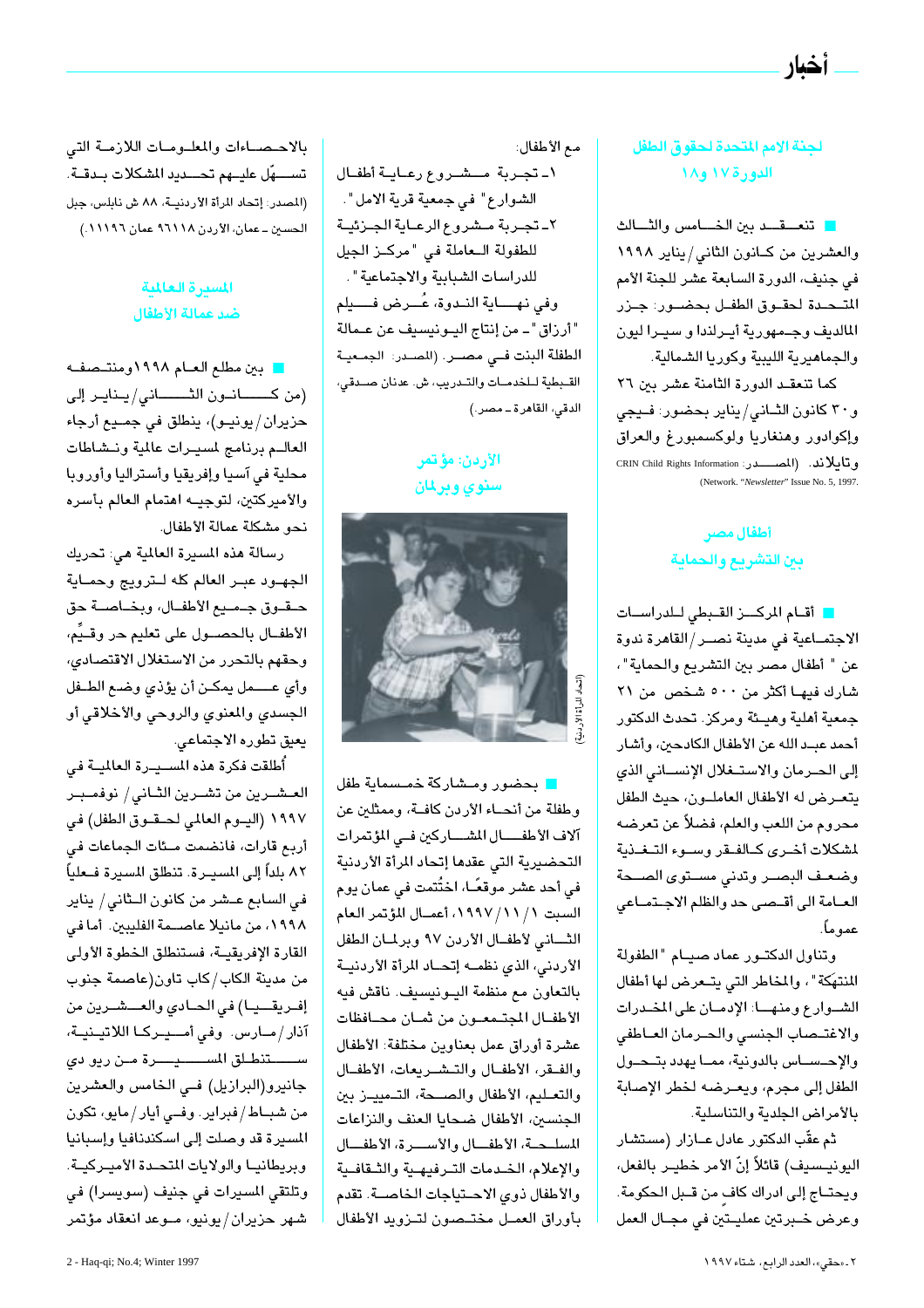منظمة العمل اللدولية لمناقشة ميثاق جديد عن أسوأ أشكال عمالة الأطفال.

سـتحـقق المسيـرة تحالفـاً واسعـاً بين منظمــات أهليـة وإتحـادات وأربـاب عـمل وقيادات عامة وأطفال عاملين ومواطنين ذوى علاقة بمسألة عمالة الأطفال. أما المنظمون فيشهلون: المنظمة العالمية ضد العبودية، "كازا آلينزا"، "نوفيب"، تحالف جنوب آسيا لمناهضة عبودية الأطفال.

حـتی پومنا هذا، لا أثر لأی مـســاهمــة عربيـة في المسـيرة. ولـكن، الوقت لم يفت بعد! فبوسع منظمتكم أن:

• تسـاعـد في تنظيم أحـداث تعـتـبـر " مشارَكة " في المسيرة في منطقتكم.

• تقدم معلومات عن المسـيرة لأعضائها وذوى العلاقة.

• تُقيم رابطاً بين مــشاريعهـا وخططها العملية وبرنامج المسيرة العالمية.

لمزيد من المعلومات يمكنكم الاتصال بالعنوان التالي : ي<br>INTERNATIONAL SECRETARIAT<br>L-6 KALKAJI. NEW DELHI- 19 INDIA<br>Tel: 91-11-622-4899, Fax: 91-11-632-6818

#### حقوق الطفل في لبنان ببن النص والتطبيق

■ عُقّدت في بيــروت ندوة عن "حقوق الطفـل اللبنـاني بين النـص والتطبــــيق"، وتوزعت على ثلاث جلسات، شــملت حقوق الطفل في التربيـة والثقافة والفن والتـربية، بالدرجة نفسها والأهمية نفسها.

تناول البـاحـثون فى الجلسـة الأولى أهمية التربية الموسـيقية للطفل في المدرسة، وفي المعاهد الموسـيقـية، وضرورة اهتـمام الملحنين بتلحين موسيقى للأطفال تغطى حاجاتهم للتذوق الجمالى، وتحمل اليهم عـددًا من المفــاهيم الــوطنيــة والجــمــاليــة والثقافية العامة.

أما الجلســة الثانية فتــركّزت على الطفل والمسرح والتلفـزيون. وفرّق الباحـثون بين العمل المسرحى الذى يقوم الأطفــال بتأليفه وتقديمه، وذاك الذي يضعه الكبار خصيصاً

للصغار. وأشاروا إلى الكلفة الباهظة التي لا تســمح حتى الآن بتطوير عــلاقة جــدية بين الأطفـال والمسـرح، إذا لم تتــدخل الدولة ببرنامج مدعوم ماديًا في هذا الاتجاه.

أما الجلسة الثالثة فكان موضوعها الحضانة والمدرسة كبيت ثان للطفل. وركز الباحثون على ضرورة مواءمة البرامج التعليمـية المستويات الفعليـة للطفل بحسب تطورها، وأن أهم دور للمـعلم مواكـبة نمو شخصية الطفل علقليا وجسديا وعاطفيًا واجتمـاعيًا. وأشارت إحدى البـاحثات إلى عدم استـقرار وضع صفوف الحـضانة في لبنان، فهي إمـا مثاليـة أو متخلفـة، مع أنّها أخطر المراحل التى تؤثر فى تكوين شخصية الطفل. وختم المؤتمر أعماله بجلســـة عن "حق الطفــل في التنمـــيـة". (المصدر: «التـقـرير الوطني عن عـمل الأطفــال في لبنان». إعداد هيـغاء حمدان، منظمة العـمل الدولية ـ البرنامج الدولى للقضاء على عمل الأطفال).

#### أربعة ملايين طفل هائمون

المن في شهرار ع القهاهرة والورش والحقول تحت جسر الدقى وسط القاهرة، یرقد سعید (۱۰ سنوات) مع رفاق فی مثل سنه في سـاعـة مـتـأخرة من الـليل، لينام سويعـات قليلة، بعد يوم شاق يقضــيه عند تقاطعات الطرق الزدحمة، لتنظيف سيارات منتظرى الإشارة الخضراء، مقابل هبات غير مضمونة، قد لا تزيد على ثلاثة جنيهات (أقل من دولار واحـد)، بالكـاد تكفى لسـد رمقه، وشراء بضع سجائر يدخنها بنهم مع رفاقــــه، وبعضـــهم يفضل شم «غــراء» أغلى ثمنًا، يتـسولونه أحيـاناً أو يحصلون عـليه خلســة من جيــوب الآخرين. وهناك حــسب تقديرات غيــر رسمية أكثــر من مليون طفل، أكد المركـز الـقــومى للبــحــوث الجـنائيــة والاجتماعية أنَّهم يهيمون على وجوههم في شـوارع المدن الكبـرى، يلمّـعـون الأحـذية والسيارات، ويعبشون بأكوام القمامة أو يتسولون. ويستخدم خارجون على القانون

بعض هؤلاء الأطفال لارتكاب جرائم سرقة وبيع مخــدرات، مستغلين كــونهم أحداثاً لا يخضعون لعقوبات قانونية في حال ضبطهم. وقد أحصى الجهاز المركزي للتعبئة والإحصاء نحو مليون طفل آخرين، يعـملون في مــهن عدة ولم يتــجـاوز عمـر أغلبهم الثــانية عشرة. وهؤلاء أفــضل حالاً من أقرانهم المقيمين في الشوارع، غير ان أحوالهم المعيشية الـسيئة تؤكد ان نحو ٢٠ في المئة من أطفال مصر، البالغ عددهم ٢٠ مليون طفل، يحتاجون إلى إنقاذ عاجل. (المصدر: جريدة الحياة، ١٢/١٢/ ١٩٩٧.)

#### مؤتمر أوسلو ضد عمالة الإطفال

التــــقى وزراء من ٤٠ دولة ومسئولون نقابيون ومنظمات غير حكومــيــة في أوسلــو بين ٢٧ تشـــرين الأول/أكتوبر ١٩٩٧ و٣٠ منه للتعجيل في اتخاذ خطوات ضد استغلال الأطفال، وخصوصاً ضد الأشكال الأكثر قسوة مثل: الدعارة، والاستعباد، والعمل في ظروف غير صحية. وفي غياب الإحصاءات الدقيقة، يقال إنّه في البلدان النامية يعمل نحو ٢٥ في المئة من الأطفال، غالبيتهم لا يدخلون المدارس، بل يســاعـدون عـائلاتهم في أعـمالهـا كـرعى الماشـية، والعـمل في الحقول للفتيات. ويعمل آلاف الأطفال لتأمين مداخيل ماليـة في أعمال مثل: مسح الأحذية، أو تنظيف زجـاج السيارات، أو في مواقف السيارات، أو جمع أصناف محددة من القمامة كالزجاج والبلاستيك والكرتون. (المصدر: انظر ص ١٩، خطة أوسلو للعمل، عن جريدة النهار، ٢١/ ١٩٩٧.)

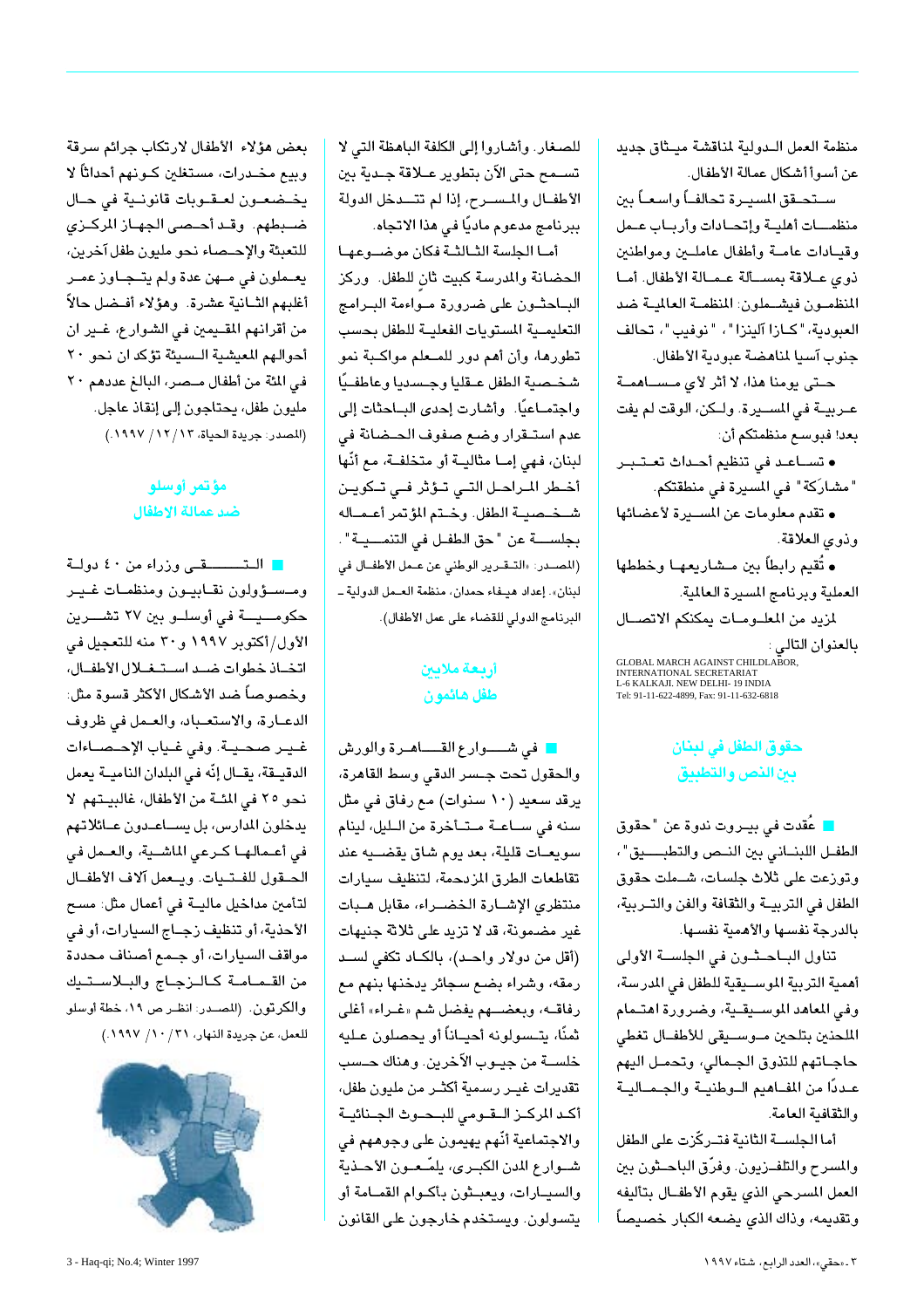قراءة نقدية ميثاق حقوق الطفل العربي

#### زیاد ماجد ـ باحث، بیروت

ينطلق إعلان ميثاق حقوق الأطفال العربي من جملة قضايا، اعتُمدت ثوابت ثقافية وقومية ووطنية، تتقاطع جميعها في اعتبار الأطفال رجال المستقبل ونساءه، المقبلين على تحديات الذود عن تاريخهم ووجدان أمتهم. من هنا، وتسليماً لكون واقع العناية بهؤ لاء الأطفال لا يتناسب والآمال المعقودة عليهم، في حاضرهم ومستقبلهم، فإن مندوبي الدول العربية وضعوا مجموعة مبادئ وأهداف ووسائل، لتمثّل ما يتطلعون اليه على صعيد الطفولة. كما تصوّروا آليات عمل مشترك، لترجمتها ووضعها موضع التنفيذ. هنا عرض للميثاق وقراءة أولية نرجوها للمقارنة وفتح باب النقاش.

#### المعادئ

أ ـ على المستوى الأول كـما طرحه نص الميثاق، (مستوى "المبادئ") ثمـة أنماط ثلاث:

١-المنطلقات الأساسية: وفيه سبع مواد تركّز على تنمية الطفولة تنمية شاملة، والتــزام ذلك دينيــاً وعائليــاً ومــجتــمــعيــاً وحكومياً، والتمـسّك بتطبيق الإعلان العالمي لحقوق الطفل.

٢ـ الحقوق الأساسية للطفل العربي: ويتـضمّن ســبع مواد أيضـــاً تشكّل محــور الميشاق، وفيها حق الطفل في التنشـئـة والرعساية الأسررية الملبيّسة حباجساته البـيـولوجـيـة، والنفـسـيـة، والروحـيـة، والاجتماعية، والأمنية، والسكنية، وحقه في أن يُعرَّف باسم وجنسية منذ ولادته. وحقه في التعليم المجاني في مرحلتي مـا قـبل المدرسـة والتـعليم الأسـاسى، لينشـأ على التفكير العلمي وحب العـمل، والإسـهام في "حياة مجتمعه وأمته". وحقه في الخدمة الاجتمـاعية المتكاملة، التي تشــمل الشرائح والقطاعـات كافة. وحـقه في رعـاية الدولة وحمايتها من الاستغلال الجسمانى والروحي، وتنظيم عمـله على نحو لا يؤذى نموّه أو يضرّ بصــحتــه، وتقديم ما يحــتاج إليه في حال الكوارث. وحقه في التفتح على الإنسانيـة جمـعاء وقضـاياها. كل ذلك مع

إيلاء الطفل المعاق أولوية في الكثـير من هذه المحالات.

٣ـ صون الحقوق وضبط المناهج: من خلال تشريعات تلتزم هــذا الميثاق في جميع الدول العـربيـة، وبرامـج تنمـوية وقـائيـة، ومبادئ تكاملية عـادلة تردم الفـجوات في مـجال تــنميــة الطفــولة في مــا بين الأقطار العربية من جهة، وداخل كل قطر عربي من جهة ثانية.

#### ميثاق حقوق الطفل العربى

صدر هذا الميثاق عن جامعة الدول العربية (الأمانة العامة ، والإدارة العامة للشؤون الاجتماعية، والأمانة الفنية لمجلس وزراء الشؤون الاجتماعية العرب). أبواب الميثاق: ـ المبادئ (المنطلقات الاساسية، الحقوق

الأساسية للطفل العربى، صون الحقوق وضبط المناهج).

الاهداف:

ـ المتطلبات والوسائل.

\_العمل العربي المشترك في مجال تنمية ورعاية الطفولة.

ـ أحكام عامة :

يطلب الميثاق من مؤسسة نور الحسين، عمان الاردن . ص.ب. ١٨٨ ٩٦١١٨١ عمان ١١١٩٦، الهاتف: ١١٧٠٣٧/ ٢٦٢٦)، الفاكس: ٢٠٦٩٩:

#### الأهداف

ب - على المستوى الثانى (مستوى "الأهداف" ) يطمح الميثاق إلى تحقيق هدف يعتــبره الأسمى، وجــوهره ضمان تنشــئة الأجيال العـربية على نحو يؤمّن مستـقبلها الزاهر وإيمانها بعقائدها ومبادئها، وانتمائها إلى الإنسانية في سلوكها الفردي والجـمـاعى. وتحت هـذا الهـدف الأسـمى تندرج خمــسة أهداف أخرى، تركّــز على ما ورد في "المبادئ"، وفيها تأمين حياة الأسرة ورعـاية الدولة لها، وتوفيـر فرص العمـالة المنتجـة، وتقديم الرعـاية الصحـية الكاملة للطفل المعربي وأمه، وإقامية نظام تعليمى متطور، يوفـر شـروط التنمـيـة للجمــيع من دون تمييــز، وتأسـيس خــدمة اجتماعية متقدمة تشمل مختلف الشرائح، الفقيرة منها عـلى نحو خاص، وضمان حق المعوقين في الاندماج الاجتماعي، وإتاحة الفرص للموهوبين في صنقل مواهبهم.

#### المتطلبات والوسائل

ج - على المستوى الثالث(مستوى " المتطلبات والوسائل " ) يتطرق الميثاق عبر النقاط الست عـشرة إلى جمـلة سبل يمكن اعتمادها لتجسيد "المبادئ" وتحقيق "الأهداف". وهي بمعظـمـهـا تدور حـول توفـر الإرادة السيـاسيـة، لجـعل التنميـة أولوية، ورعـاية الطـفـولة أســاسـًـا لتطوّر المجتمع، ولإنتشاء لجان للطفولة في كل قطر عربى تقــوم بالدراسات والمســوحات، وتضع الخطط المتكاملة لتحزيز التنميية الاقتصادية والاجتماعية، وتدريب الكادرات المتخصصة في مجالات رعاية الطفولة والأمومــة، وتعزيز مجالات التـربية "لطفل ما قبل المدرسة"، ومراجعة البرامج والمناهج التربوية، وتوفير الموارد البشرية والمادية بغية تطويرها، وإقامة شبكة من المؤسســات يمكن أن توصلِّ الخــدمات إلى الأطفال الفقراء في بيثاتهم، ودعم المؤسسات القـائمة، وتنظيم الإدارة للتكيّف مع متـطلبات الخـدمات، وتأمين المشــاركة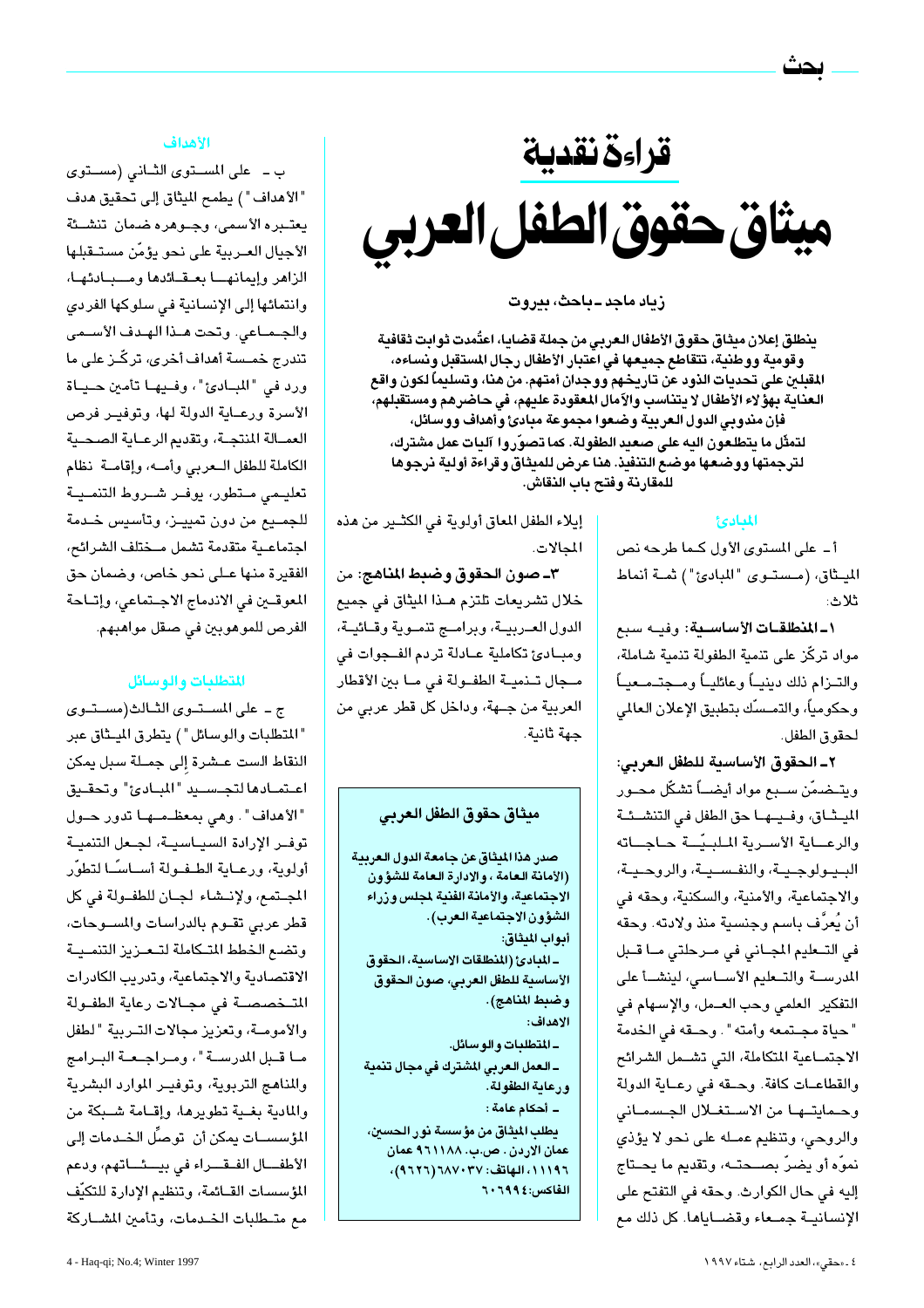الأسـرية والشعـبـية فـي صوغ البـرامج، ونشـر الوعى وتأصيله لدى الأهل والأسـر كافة، وتنقـية ما تقدمــه وسائل الإعلام من برامج، والاستعانة بها لبث الثقافة التنموية الصالحة للأطفال. واعتـبر الميثاق كذلك، أن التشريعات والقوانين المتعلقة بضمان حقــوق الأطفال والأســــــر، وحمــايتهم من الحـرمان على أشكاله، وضـمان حـقوقـهم المعيشية والاجتماعية الأساسية، تشكل الإطار الحاضن لكل ما سبق.

#### العمل العربي المشترك

د ـ على المستوى الرابع (مستوى "العمل العـربي المشتـرك " ) يقترح الميـثاق تعـاونًا عربيًـا عـبر إنشــاء منظمـة عربيـة للطفولة، وصنـدوق عربي لتنميـة الطفولة، ومؤسسة لأدب الأطفال وصحافتهم، وتوحيد المصطلحات والنظم الدراسية، وتعزيز الصناعات المتصلة بتنمية الطفولة، وإقامة الأنشطة التنافسية المختلفة بين الأطفـال. كمـا يقـترح الميـثـاق تخصـيص الأطفال العـرب فى المهاجر بجهـود خاصة، ويؤكد الأهمية القصوى لرعاية الطفل الفلسطيني في الأرض المحتلة وخارجها دعماً له ولقضية شعبه ، ويختم بالدعوة إلى تكثييف الحضيور العربي في المحافل الإنسانية الدولية المهتمة بتنمية الطفل ورعايته.

#### أحكام عامة

هـ ـ أمـا في الخـتام، فـثـمـة "أحكام عـامـة" تدعـو الدول العـربيـة إلى اتخـاذ الخطوات الكفيلة بتحقيق أحكام هذا الميثاق ، وتقديم التهارير إلى جامعة الدول السعربية عن سـيـر هذه الأحكام ومـا تصـادفـه من عقــبات، على أن يكون كل ما ذُكـر نافذاً منذ لحظة إقـراره فى مــجلس وزراء الشـؤون الاجتماعية العرب.

ملاحظات على هامش المثاق وإذا كـان هذا الميـثـاق، بما فــيـه من مستعلق

مضمون حقــوقى وآليات عمل، يجسّد إطاراً مهماً للإنطلاق نحو تطوير واقع الأطفال في العالم العربي، فإن بعض الملاحظات واجبة على هامـشه. فعلى صـعيـد المضمـون، ثمة تناقضات تعكس ربما المنحى التوفيقي الذي اتخذه الميثاق بين المفاهليم الدينية الإسلامية من جهة، والحقوق المدنية المتأتية من القوانين الوضعيـة، من جهـة ثانية، بحـيث يجري التأكيد-إن في المدخل إلى نص الميثـاق أو في عدد من بـنوده ـ على اعتـبار الولاء الدينى ركيزة تضاف إليها الولاءات القـومـيـة والوطنيـة والمجتـمـعـيـة، وعلى الإنطلاق من قسيم الدين مـن أجل تعـمــيم " الفـضائل " على المجـتمع والناس. يُفـضـى هذا الأمر إلى بروز مــفارقــات من نوع عدم الغوص في المسائل التي قد تتعارض فيها أحكام الشـرع مع حقـوق مـتعـارف عليهـا عـالمياً، لجـهــة "حـرية التفكــير والوجـدان والدين " (كمثل المادة ٤١ في اتفاقـية حقوق الطفل)، أو لجهــة عدم تعريف الطفل عــمرياً (في حين أن الاتفاقية الدولية في مادتها الأولى تعتبـره من لا يزال تحت سن الثامنة عشـر " مـالم يبلغ سن الرشـد قـبل ذلك بموجب القــانون المنــطبق عليــه " ). علمــاً أنّ الشــرع قد يمــيز في هذه الحــال بين الذكــر والأنثى. ويستتبع ذلك طرح قضـية الزواج وسنّه وتعبّد الزوجات وقضايا الطلاق وعلائق الأسر ومسائل الميراث. ورغم كون الميشاق يذكر فى نقطته السابعة ضمن



"المنطلقات الأساسية" التزامه بالاتفاقية العالمية كاملة، غير أنه في ذكـره لجزء مما تضمنته وعدم ذكر جزء آخر، ما يشير إلى محاولة تجنّب بعض القضايا التي قد تطرح أفكاراً خلافيــة من وجهة نظر دينيــة، كمثل "الاستغلال الجنسى للأطفال" و"المعاملة في المسائل الجزائية " و "الحـياة الخاصة " (الواردة كمواد في الاتفاقية الدولية).

على الصعيد السيـاسى العام، ثمة أبعاد مهمــة في الميثاق. أولّها، إفــراده بنداً خاصاً يعتبره "أهمــية قصوى" للطفل الفلسطيني في الأرض المحتلة أو خارجهـا، بهدف دعمه ودعم نضال شـعبه. وثانـيها، التـوجه إلى "الأطفال العرب في المهاجر" وإيلاؤهم اهتماماً، تأكيداً على انتمائهم وارتباطهم بأمتهم. ثالثها، حثّ الدول العربية على التنســيق وتبادل الدعم، بهــدف التطور والتنمية الشاملة وردم الهوات القائمة بينها. ولهـذه الأبعاد في الأسـاس ممهدات وردت في المدخل إلى الميشاق عبر إظهـار البعدين السياسى والوجودى لنضال العرب ضد "الاستعمار الاستيطاني الصهبوني"، وضد "الغزو الفكرى والثـقـــافى" (وإن لم يتــوضـّــح غــزو من بالتحديد!).

أما على الصـعيد الإجرائي، فمـع أهمية مـا نص عليــه الميــثــاق من إشكال عــربى مشــترك، يبــقى أنه ركّز بشكل خــاص على "الدول" بمعنى الحكومـات. ومع التـسليم بضــرورة ذلك، غــير أنه مــن المفيـد أيضـــاً التشديد على الأطر الشعبية المكن إيجادها لتــأمين تواصل أكــثر عــمــقــاً، يرافق البنى التنسيقية الرسمية والمؤسسية.

وختاماً، لا بد من القــول أنّ المستقبل لا يبني من دون الجهود الصـادقة الهادفة إلى تنميــة الإنسـان ومجــتمعــه. عسـى أن يكون هذا الميثاق إسـهاماً حقـيقياً في هذه التنمية، وخطوة علـى درب الاسـتنــهـاض لجـــيل المستقبل، وللمستقبل القريب.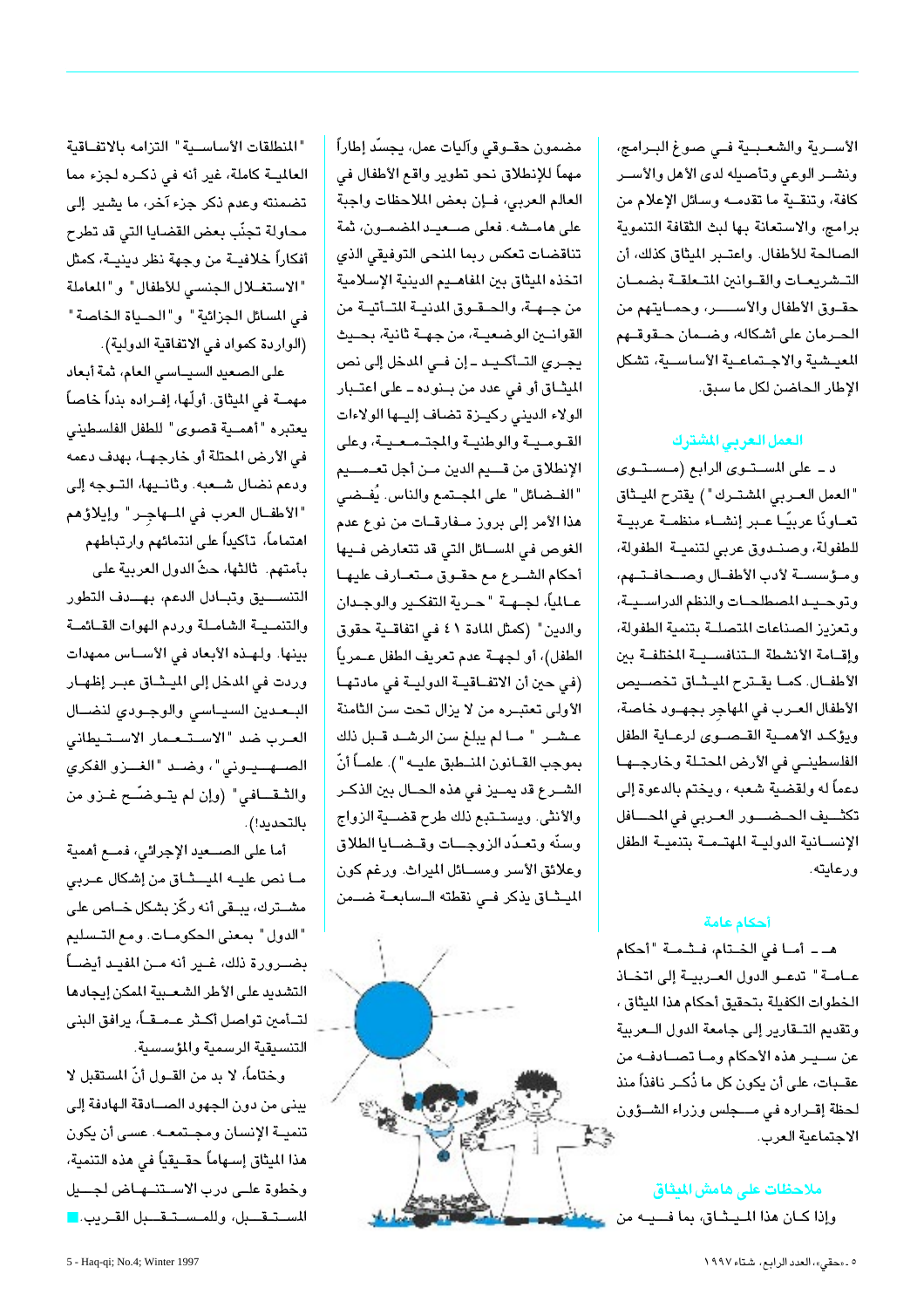الملف



إعداد شيرين صيقلى مع الياس سحاب وغانم بيبي

#### من هو الطفل ؟

يختلف تحديد عمـر الطفل باختلاف القــوانين. وقد حــددت اتفــاقيــة حقــوق الطفل سقف عـمر الطفل بالثامنة عـشر. أمـا اتفاقـية منظمـة العمل الدوليـة رقم ١٣٨ فقد رسمت هذا السقف عند حدود الخامسة عشر. وتختلف حدود سن الأطفــال العاملــين بين عمل وآخــر، وبين بلد وآخر. وتحدد القوانين المصرية الحد الأدنى لسن الطفل العامل باثنتى عشرة سنة، والحد الأدنى في الفليبين هو ١٤ سنة، وفي هونغ كونغ ١٥ سنة.

وفيمـا يتعلق بمفهوم الطـفولة، فإنّ قيم النخبة في الـشمال والجنوب، وقيم الطبقة الوسطى والقيم الغربية، تعتبر عـمالة الأطفــال انحــرافاً عن الطفــولة الطبيعية، وتحول هذا المفهوم إلى أداة لتحديد نموذج سائد يعتمده صــانعــو القرار. غــيـر أنّ هذا المفهدوم المثالي للطفولة، كمرحلة عمرية تصل إلى الثامنة عشر مكرسة للدراسة واللعب، من غـير مســؤوليات اقتصادية ، هو مفهوم ضعيف الصلة بالحياة الفعلية لمعظم أطفال العالم. كـما أن هذا المفهوم يحجب استقلالية الأطفال العاملين

# ولكن أين «مصلحة الطفل الفضلي» في كل هذا؟



تشير التقديرات الجديدة لمكتب الإحصاء التابع لمنظمة العمل الدولية، إلى أن عدد الأطفال العاملين بين الخامسة والرابعة عشر، يرتفع إلى ١٢٠ مليوناً على الأقل، وتوجد الغالبية العظمى من هؤ لاء الأطفال العاملين في الدول النامية في إفريقيا وآسيا وأميركا اللاتينية. غير أن جيوباً صغرى من تجمعات الأطفال الـعاملـين يمكن أن توجد في عدد من الدول الصناعية. والـحقيقة أنّ إحصـاءات الطفولة الـعـاملة ذات طبيعة زئبقية، ليس فقط بسبب الصعوبات التي تحيط بإعداد التقارير عن عمالة الأطفال، بل أيضاً بسبب الخلافات الموجودة في تحديد مفهوم الطفل، وعمالة الطفل وتشغيل الأطفال.

#### ما هي عمالة الأطفال؟

لقد استقر التعامل الدولى بموضوع الأطفال العاملين مؤخراً على التمييز بين أنواع "مقبولة" وأنواع "غـير مقبولة" من عمالة الأطفال.

ذلك أن النظّر إلى الأعمــال كافة التي يقوم بها الأطفــال على أنها غير مــقبولة بالمقدار نــفسه، إنما يؤدى إلى تــشويش الصورة والتـقليل من شأن المشكلة، ممّا يخلق بالنتيجة صعوبات إضافية على طريق وضع حدّ للإنتهاكـات. ومن هنا تبرز أهمـية التمـييز بـين أصناف العمل النافعة والأصناف غير المقبولة، والإعتـراف بأن قسطاً كـبيـراً من عمل الأطفال يقع في المنطقة الرمـادية الممتدة

بين طرفى الصورة. وقبل عــقد من الزمــن، قرّرت اليونيسف اعتبار عمل الأطفال استغلالياً إذا ما اشتمل على: ه أيام عمل كـاملة للطفل فی سن مبکرۃ جداً۔ • ساعات عمل طويلة. • أعمال مجهدة من شأنهـا التســبب فى توترات جسدية أو اجتماعية أو نفسية لا مبرر لها. ه العمل والعيش في الشوارع في

وإحســاسـهم بالمـسؤوليــة، كما يحــجب الفوائد التي يمكن لأعمال معينة ان تؤمنها لتطور الأطفال. وفي الوقت الذي يعتبـر فيه مفهوم الطفـولة في التشريع الدولى ذا طبيعة إشكاليـة، فإن تنشـئة الطفل باعتباره رجلاً صغيراً هى مشكلة مــوازية. لذلك فإنّ مــن الأهميــة بمكان ملاحظة الجالات التي تختلف فيها تجارب الأطفــال وحاجــاتهم عن تجارب وحاجات الكبار. إنّ توضيح هذه المظاهر المتمــايزة للطفولة، أمر ضروري لتــقدير مفاعيل العمل في مجال الطفولة.

#### حقائق

0 يصل عدد الأطفال العاملين في جميع أنحاء العالم الى ۲۰۰ مليون طفل. 0 من بين ١٩٠ مليون طفل عامل (بين ١٠ و ١٤ عاماً) يعمل ثلاثة ارباعهم(حوالي ١٣٨ مليون طفل) ستة أيام في الاسبوع، ويعمل نصفهم (٩٥ مليون طفل) تسع ساعات في اليوم. ○ يزداد باطراد عدد الأطفال العاملين في الولايات المتحدة الاميركية وأوروبا (٥,٥ مليون طفل بين الثانية عشر والسابعة عشر، في الولايات المتحدة وحدها). في تقديرات " تحالف جنوب آسيا لمناهضة عمالة  $\circ$ الأطفال" أن ٥٥ مليون طفل يعملون في الهند وحدها، أي ما يوازي عدد سكان الملكة المتحدة.

(عن: Christian Aid News". Oct. 1997)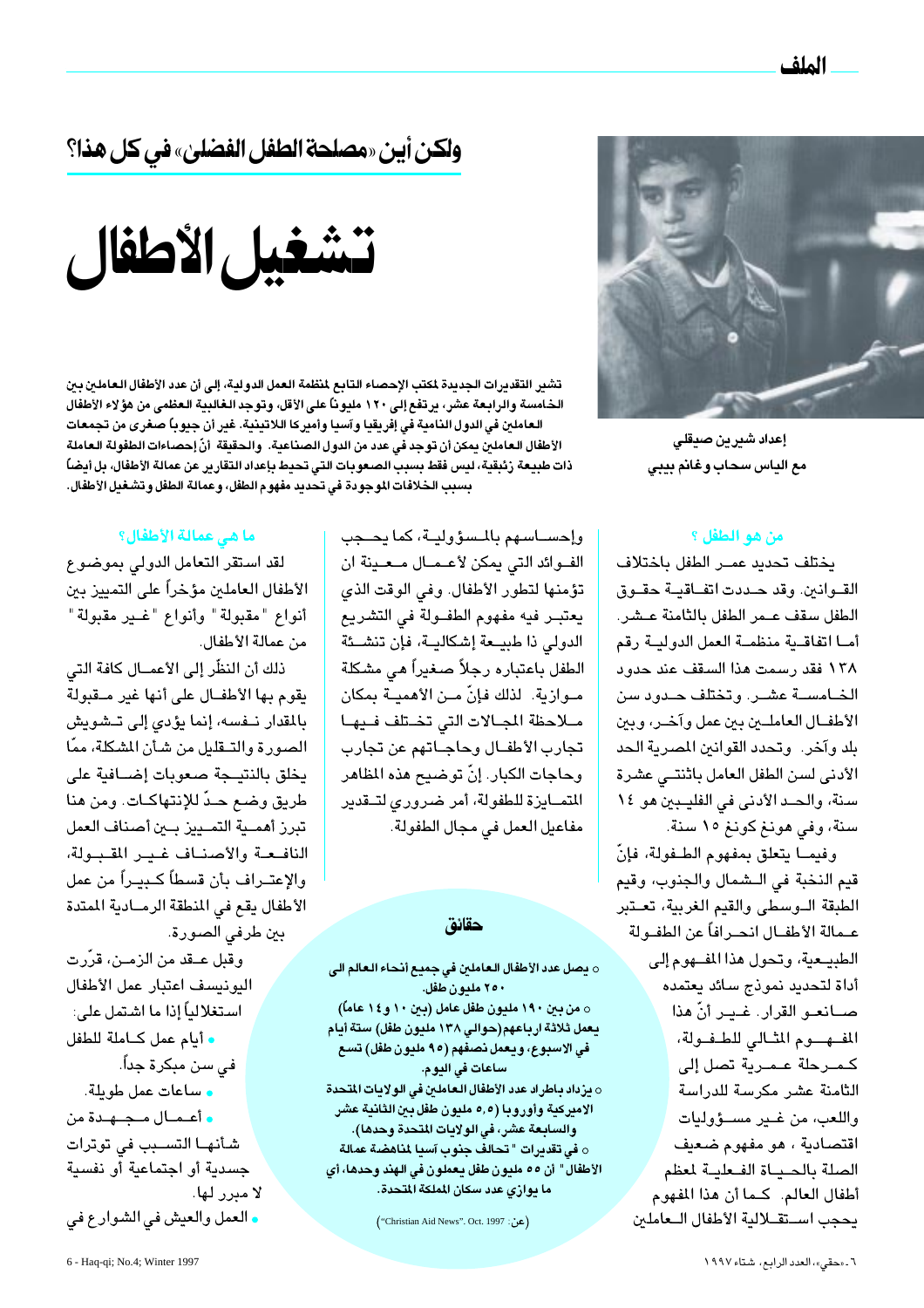ظروف قاسية . **.** أجر غير كاف. • مسسؤوليات زائدة عن الحسد الطبيعي. • عـمل يحول دون الحـصــول على التعليم. <mark>•</mark> أعـمال يمكن أن تحـط من كرامــة الأطفال واحترامهم لأنفسهم، كالاستعباد والاسترقاق والاستغلال الجنسى. ه الأعمــال التي يمكن أن تحول دون

تطورهم الإجتماعي والنفسي الكامل.

#### متى يصبح عمل الطفل مشكلة

إن مدى تأثيـر العمل على نمو الطفل هو المعيار الرئيسي لتـحديد متى يصبح العمل مشكلة. فقد تنطوي الأعمــال غير المؤذية للكبـار على أذى شديد للأطفـال. ونذكر فيما يلى بعض الجوانب الخاصة بنمـاء الـطفل التي يمكن أن تتــعـرض للأذى بسبب العمل:

ه النمو الجسدي، بما في ذلك صحته العـامة، والـتناسق العـضوي، والقـوة، والبصر، والسمع.

<mark>. التطور المعرفي</mark>، بما في ذلك القدرة على القـراءة والكتـابة، والحـســاب، وتحصيل المعارف الضرورية لحياته



اليومية. <mark>- التطـور العـــاطـفي،</mark> بما فى ذلك <mark>ل</mark>

### عمالة الأطفال في البلاد العربية

خلاصة دراسة للدكتور نادر الفرجانى

نظرت الدراسة إلى عمالة الأطفال من زوايا ثلاث للرفاه الاجتماعي: رفاه الطفل، ورفاه البيئة الاجتماعية المحيطة به (العائلة والوحدات الإنتاجية التي تستخدم الأطفال) ورفاه المجتمع المحلي ككل. ويعتمد كل واحد من هذه الصعد الثلاث من الرفاه الاجتماعى على الوضع العام للحالة الاجتماعية ـ الاقتصادية.

وهكذا، فان استئصال ظاهرة عمالة الأطفال يعتمد على تطوير حالة اجتماعية متقدمة تتفاعل فيها كل العوامل وتتكامل، لاستبعاد الحاجة إلى عمالة الأطفال.

لقد كانت المعلومات عن عمالة الأطفال في معظم الدول العربية شحيحة، وغير وافية بمقتضيات الدراسة العلمية. وتبرز المعلومات في مجال تحديد حجم الظاهرة، ويصبح أثرها أشد إيلاماً في مجال التحديد التفصيلي للعناصر المكونة للظاهرة، ونتائجهاً وآثارها.

لقد قدر عدد الأطفال العاملين في القطاع الاقتصادي في الدول العربية بحوالي عشرة ملايين: ستة ملايين صبي، وأربعة ملايين فتاة. وتميز الدراسة بين عمل الطفل داخل البيت وخارجه. ويُنظر إلى العمل خارج المنزل باعتباره الأكثر صعوبة والأشد خطورة بالنسبة للأطفال.

وفي مجال تفصيلي آخر، تبين أنَّ النسبة الأعلى لعمالة الأطفال في القطاع الاقتصادي، هي في المناطق الريفية (أعلى مما في المناطق الدينية) خاصة بالنسبة للفتيات. ويتناقص هذا الفارق في حالة العمل خارج المنزل، خاصة بالنسبة للصبيان، الأمر الذي يشير إلى أنِّ "الوزن الحقيقى للنظام البطريركي التقليدي " يمثل عنصرًا حاسماً من عناصر ظاهرة عمالة الأطفال. كما كشفت الدراسة أنه يمكن اعتبار المساهمة في النشاط الاقتصادى أشد فائدة، على الصعيد الاجتماعي، من الحرمان المزدوج من التعليم والعمل. ويعاني قطاع واسع من الأطفال العرب، من هذا الحرمان

المزدوج، الذي يعتبر أقسى من المصاعب التي يمثلها الانخراط المبكر للاطفال في شؤون الحياة. تعتبر نسبة الصبيان في القوة العاملة أعلى من نسبة الفتيات. ومن المؤكد أنّ انخراط الأطفال في التعليم يُضيِّق بشكل حاسم انخراطهم المبكر في العمل. كما بينت النتائج أنّه كلما انخفض المستوى التعليمي للعائلة، زادت احتمالات عمالة الاطفال. وفي مجال الجهود المبذولة، لاستئصال أو لجم ظاهرة عمالة الأطفال ، راجعت الدراسة الاتفاقيات الدولية والعربية. وتبين أنَّ لبِّ المشكلة لا يكمن في التشريعات والقوانين، بل في الظروف الاجتماعية غير المناسبة، وعجز الحكومات عن مراقبة الموضوع، ووضع القوانين موضع التنفيذ.

يتبين في كل ما ورد أعلاه، أننا بحاجة إلى حركة اجتماعية مثلثة الأبعاد، خاصة على صعيد الدولة والمنظمات الأهلية والقطاع الخاص. مع تحديد واضح لدور كل من هذه القطاعات في هذا المسعى. فيتحدد دور الحكومة بتفعيل وتنفيذ القانون، وأداء دور رأس الحربة في سياق النمو الاجتماعي والاقتصادي. وبما أنَّه من غير المتوقع قيام القطاع الخاص بأي دور اجتماعي مهم في المرحلة الراهنة، تبقى الآمال معلقة على المنظمات الاهلية ، بصفتها حركة اجتماعية فعالة، تعكس بصدق وشفافية، تطلعات الجماهير، وتدافع عن قضاياها بفعالية.

إنّ الهدف بعيد المدى للتوصيات، هو استئصال ظاهرة عمالة الأطفال. أما الهدف متوسط المدى فهو حماية الأطفال العاملين وعائلاتهم والمجتمع ككل، قدر الإمكان، من الآثار السلبية لانخراطهم المبكر فى قوة العمل. وفى هذا المجال، قُدَّمت المقترحات في خمسة حقول متداخلة: زيادة المعرفة، زيادة الوعي والاهتمام، تأمين الحماية والرعاية للأطفال العاملين، رفع مستوى التشريع والنظم، وإتاحة فرص التعليم والضمان الاجتماعي للفقراء.

Report on the Seminar of Child Labour in the Arab Countries. Arab Council : (المصدر: ا for Childhood and Development. ILO, 1993.)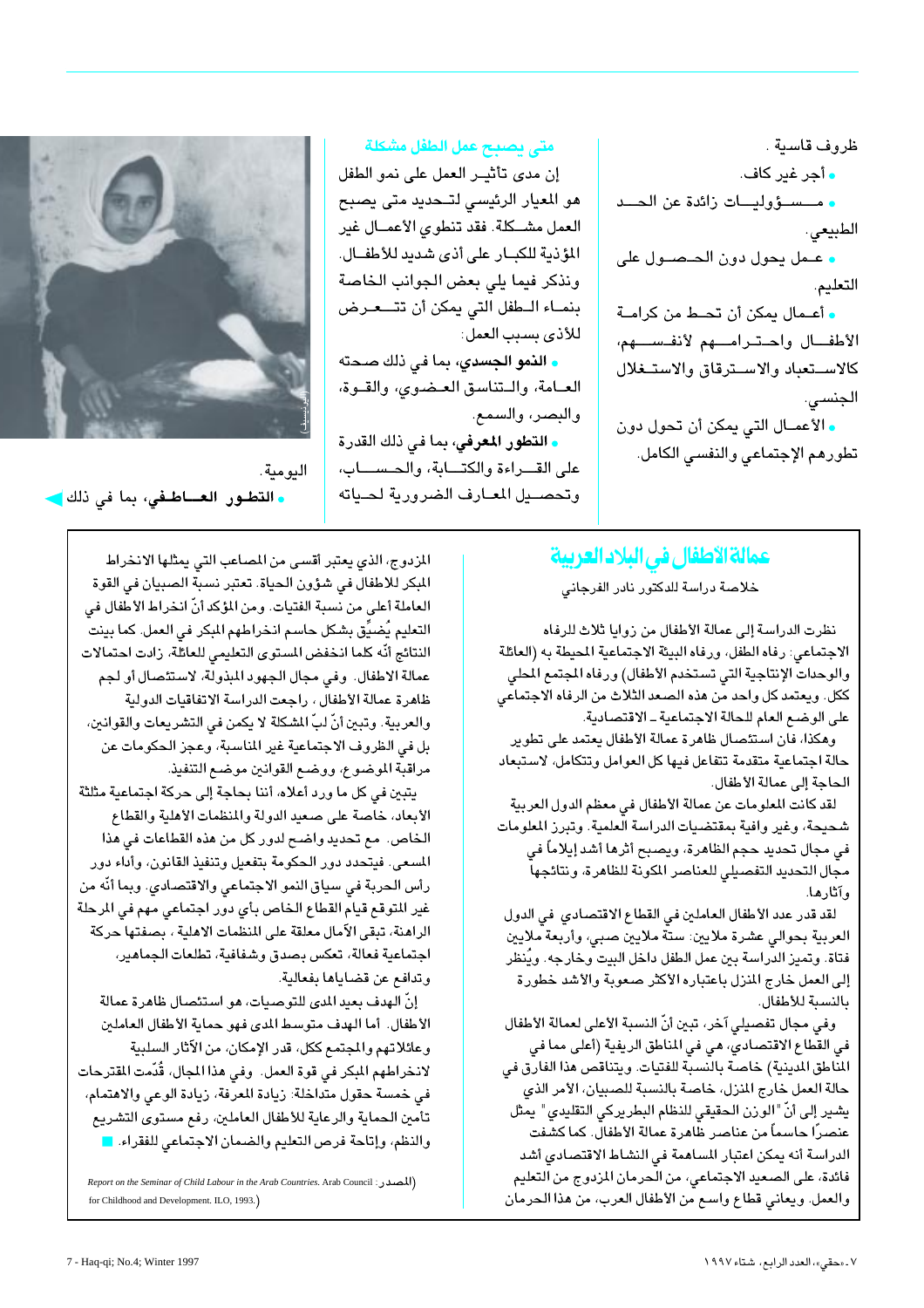احتـرام الذات، والإرتبــاط الأسـرى، ومشاعر الحب وتقبل الآخرين.

• التطور الاجتـماعي والأخلاقي، بما في ذلك الشعور بالانتماء لجماعة، والقـدرة على الـتـعـاون مع الآخـرين، والقدرة على التميييز بين الصواب والخطأ.

#### كم عدد الأطفال العاملين؟

لا أحـد يعرف ذلـك تماماً. فـمنظمــة العـمل الدولية ـ وهي مـصدر رئيـسي للمعلومات فى ذلك ـ ترى أن البيـانات الإحصائيــة المتوافرة غير كافــية إلى حد كبير، وتعوزها المصداقية. كما ترى المنظمة أن كــثيراً من التــعقيــدات تـحيط بعمليـة جمع البيـانات نفسـها. ويسـاعد مسبح محدود أجرته منظمة العمل الدولية في الآونة الأخـيرة، على إيضاح بعض الشكلات في هذا المجال، حيث يظهر المسح أن عدد الأطفال العاملين في العالم يبلغ ٧٣ مليون طفل ، أي ما يعادل ١٢٪ من مجـموع الأطفــال بين سن ١٠ وع ١ سنة.

وتعود محدودية المسح إلى عدة أســباب منهــا: أن كثــيراً من الـحكومــات امتنعت عن الإستجابة، ولم يشمل المسح الأطفال العـاملين في الدول الصناعـية . كـمـا أنه لم يُحـتـسب مـلايين الأطفـال العاملين ممن يُعتقد بأنهم دون العاشرة من العمـر، ولا أولئك الذين يعملون في القطاع غـير الرســمى أو يجـمعـون بين الدرس والعمل في الوقت نفســـه. فضلاً عن ذلك، فـإن المسح لـم يشــمل الفـئـة الكبرى من العـمــال المهنيين، أي أولئك الذين يشتغلون في الخدمة المنزليـة، ومعظمهم من البنات، سواء كانوا يعملون في خـدمة أهاليهم، أو خـادمات في منازل الآخرين.

إن عملية الحصول على بيانات دقيقة يمكن الاعتـماد عليها عن عـمل الأطفال، تظل محدودة في بعض الحالات، بسبب



#### الوضع القانوني:

ينظم قانون العمل رقم ١٣٧ لسنة ١٩٨١ تشغيل صغار السن في مصر، ويقضى بالتحريم الكامل لتشغيل الأطفال حتى سن ١٢ سنة. وبصدور قانون الطفل رقم ١٢ لسنة ١٩٩٦ ، عُدّل الحد الأدنى لسن العمل إلى ١٤ سنة. ويجيز هذا القانون إلحاق المتسربين من التعليم بالتدريب المهنى في سن ٢١ سنة.

وتمتد حماية قانون العمل إلى صغار العاملين حتى سن ١٧ سنة، فيحرِّم تشغيلهم في الأعمال الخطرة أو الشاقة أو الضارة. ويصدر وزير القوى العاملة والهجرة قرارات بتحديد الأعمال المحظورة. كما ينظم قانون العمل ظروف تشغيل صغار السن وأوقاته، فيحظر تشغيلهم فيما بين السابعة مساء والسادسة صباحاً. كما لا يجيز تشغيل الصغار أكثر من ست ساعات يوميًا. ويفرض القانون غرامات مالية على من يخالف هذه الأحكام.

#### الوضع بالأرقام : تزايد عمالة الأطفال

تشير إحصاءات الجهاز المركزي للتعبئة العامة والإحصاء إلى تزايد مطرد في حجم الظاهرة، فقد ارتفع معدل عمل الأطفال الذين يتراوح أعمارهم بين ٦ ــ ١٢ سنة من ٣٫٥٪ (١٩٧٩) إلى ٥,٣٪ (١٩٨٠) وإلى ٧٪ (١٩٨٤) تبعًا إلى حجم قوة العمل (٦ سنوات فأكثر). وبلغ عدد الأطفال العاملين الذين يقل سنهم عن ١٢ سنة ١,١٠٤,٠٠٠ طفل، كما بلغ عدد من يقل سنهم عن ١٥ سنة ١,٤٧٢,٦٠٠ طفل (حسب إحصاءات ١٩٨٤). وتشير إحصاءات عام ١٩٨٨ إلى عدد مقارب، اذ بلغ ١,٢ مليون طفل عامل. يعمل من

بينهم ٧٨٪ في القطاع الزراعي، و٩٪ في قطاع التصنيع والورش، و٥٪ في قطاع الخدمات و٩٪ في قطاعي البيع والبناء. وفيما يتعلق بالحالة التعليمية: لا يشمل الإحصاء التعليمي من هم أقل من ١٠ سنوات (١٨٪)، وبلغت نسبة الأميين ٥٠٪، ومن يقرأ ويكتب ١٩٪، ومن حصل على تعليم يقل عن الإعدادية ١٣٪. وتزيد نسبة عمالة الإناث في الريف (٤٧,٩٪) عنها في الحضر (٣٠,٥٪) حسب تقديرات عام ١٩٨٨.

#### الأسباب: الفقر، والفشل في التعليم

أظهرت الدراسات أن أهم هذه الأسباب هي العامل الاقتصادي والعامل التعليمي (أي الفشل في التعليم والرغبة في تعلم حرفة واكتساب مهارة عملية). ويشير البحث كذلك إلى تعرض الأطفال إلى مخاطر وأضرار جسيمة في مواقع العمل التي تفتقد الحماية والوقاية.

#### معادرات

تُركَّز جهود التوعية التي تبذلها منظمة اليونيسف على المناشدة بتطوير السياسات والبرامج لمعالجة جذور ظاهرة عمالة الأطفال، مع الاهتمام والتركيز على ضمان حق التعليم ودعم الدخل المالي للأسر الفقيرة. وتبذل المنظمة جهودًا مكثفة بالتعاون مع الأجهزة الحكومية والجمعيات الأهلية للتوعية بطبيعة هذه الظاهرة والآثار المترتبة عليها. وقد أسـهمت هذه الجهود في ازدياد الاهتمام العام بظاهرة عمالة الأطفال والدعوة إلى معالجتها.

وشُكِّلت لجنة استشارية عليا كُلِّفت وضـع اسـتراتيجية على المستوى القومى، للـحد من الظاهرة، ولمعالجة العوامل التي تسهم في إيجادها بالتعاون مع منظمة العمل الدولية، أقامت بالتعاون مع المنظمة الكشفية بالاسكندرية مشروعا لخدمة ورعاية الأطفال العاملين في أحد المواقع الصناعية. كما قرر المجلس القومي للطفولة والأمومة تنفيذ مشروع تجريبي بالتعاون مع مركز دراسات الطفولة الدولي في باريس، في مدينة الحرفيين، لمواجهة مشكلة عمالة الأطفال وتقديم الرعاية لهم.□

\* راجع ملف عمالة الأطفال، اليونيسيف ـ مصر.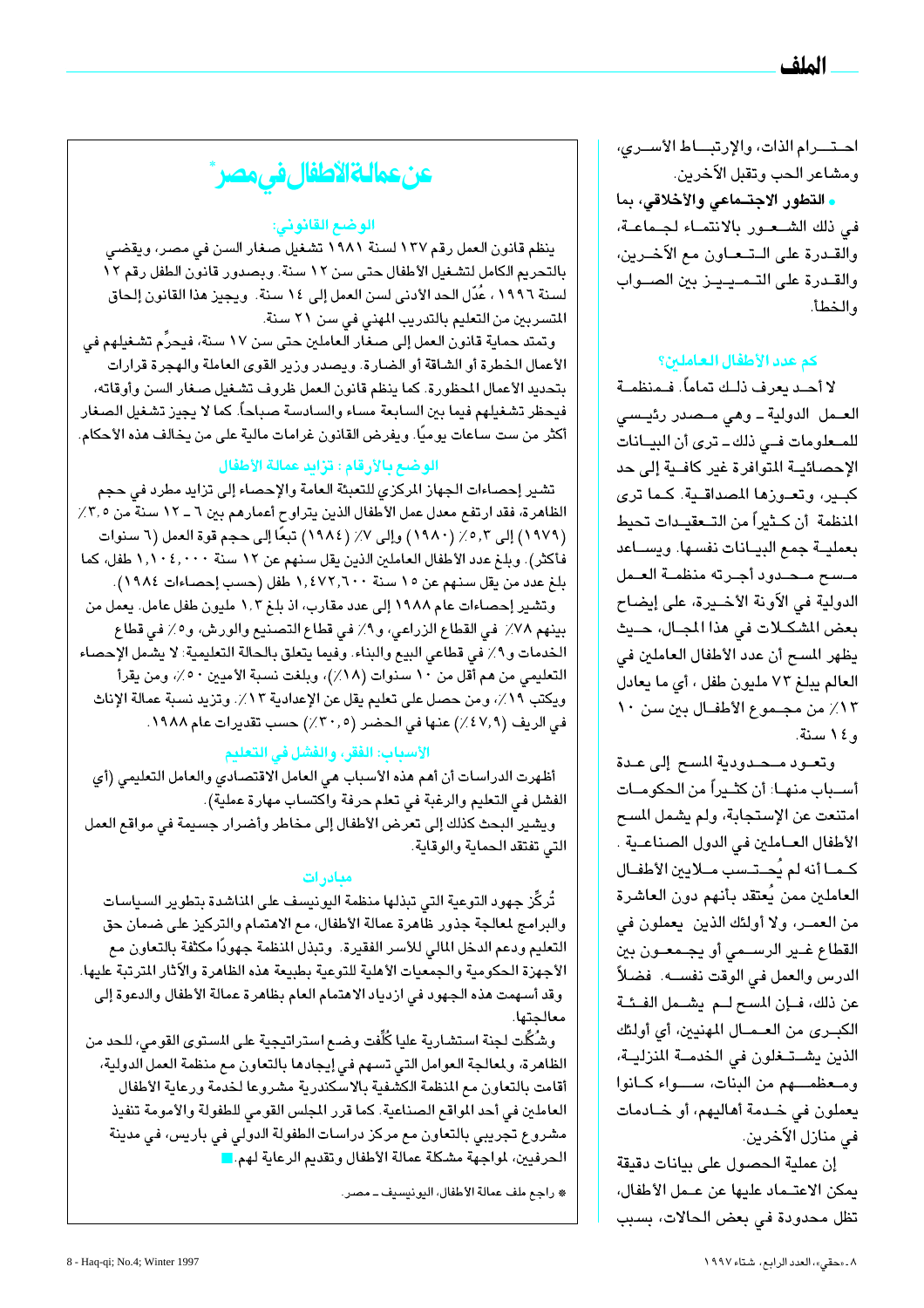

ما تذهب إليـه السيـاسات الرسمـية فى إنكار وجود مثل هذا العمل، مما يؤدى بالتالي إلى عدم شهوله بالمسوحات، أو بالإشارة إليه في الإحصاءات الرسمية. ومن المكن اكتشاف أعداد الأطفال العـاملين غـيـر المـدرجين فى البـيـانات الرســميـة، إذا ما افــترضنا أن الأطفــال الذين يلتـحـقـون بصــفـوف الدراســة، وأولئك الذين لا يتذهبون إلى المدرستة، هم في عداد العاملين بصورة أو بأخرى. وسيزيد مثل هذا الافتراض عدد الأطفال العاملين في الهند وحدها بحوالي ٩٠ مليون طفل، معظمهم من البنات.ومع استحالة إعطاء رقم صحيح أو نهائى، فمن الواضح أن أعداد الأطفال العاملين على النطاق العـالمي تصل إلى مــئـات الملادىن.

إن عـمل الأطفال قـد تزايد بصـورة جوهرية في بـلدان وسط وشرقى أوروبا، نتيجة للإنتقال المفاجئ من الاقتصاد المخطط مسركيزيا إلى اقتصــاد السوق. وكذلك الأمـر، فـقـد أســهم نمو قطاع الخدمات والسعى نحو توفير قوة عمل أكــــثـــــر مـــــرونة في البلدان الصناعيةً كما هو الحال بالنسبة للمهلكة المتحدة والولايات المتحدة - في

اتســاع نطاق عـمل الأطفــال. كمــا أدت الإضطرابات السهياسية وانتشار فيروس نقص المناعة المكتسبة (فيروس الإيدز) في الـبلدان الإفـــريقـــيـــة إلى الاعتماد المتزايد على عمل الأطفال.

وإذا مـا نـظرنا إلى مـــا وراء هذه الصورة العريضة، فإن الحاجة قد أصبحت ماســة للتوصل إلى إحصاءات دقيقــة عن مدى انتشار عـمالة الأطفال، وفقًا للتعريفات المتفق عليها عالميًا لعمالة الأطفــال. ولا بد للحكومات والمنظمــات غيـر الحكومية والمؤسسـات الدولية أن تعمل يدا واحدة لإنجاز هذه المهمة الهائلة.



(عن: ملحق النهار "حقوق الناس" . جو رحيم، كانون١، ١٩٩٧).

#### أشكال عمالة الأطفال

يمكن تقسيم المظاهر الكثـيرة لعمالة الأطفـال إلى سبـعة أنواع رئيـسيـة، لا يختص أي منها بإقليم أو آخر بعينه من أقاليـم العالم. هذه الأنواع هي الخـدمة المنزلية، والعصمل الإجبباري والإسترقاقى، والإستغلال الجنسى التجاري، والعمل الصناعي والزراعي، والعمل في الشوارع، واللعمل العلائلي وعمل البنات.

#### الخدمة المنزلية

يشكّل الأطفال العــاملون في المنازل الفئــة الأكــثــر إهمــالاً في العــالم، مما يجعلها جديرة بالدراسـة والاعتبار قبل غيرها من الفئات. ومع أن العمل المنزلي ليس خطرا بالضرورة، بيد أنه قد يكون كـذلك في معظـم الأحيــان. إذ يمكن أن يكون الأطفال الخـدم هم الأكثر عـرضة للأذي والأكثر تعرضاً للاستغلال. كما أنه من الأصعب توفير الحماية لهم قـياسـا بغيـرهم. ويتلقى هؤلاء في العادة أبخس الأجور، وقد لا يتلقون أي أجر على الإطلاق، كـما أن ظروف عملهم فى الغـالب مـرهونة تمامًـا برغـبـات وأهواء مـــــذــــدومـــــيـــهــم، الذين لا يحسبون أى حساب لحقوقهم القـانونيــة. وهم مـحـرومـون من الدراسة واللعب والنشاط الاجتماعى، إ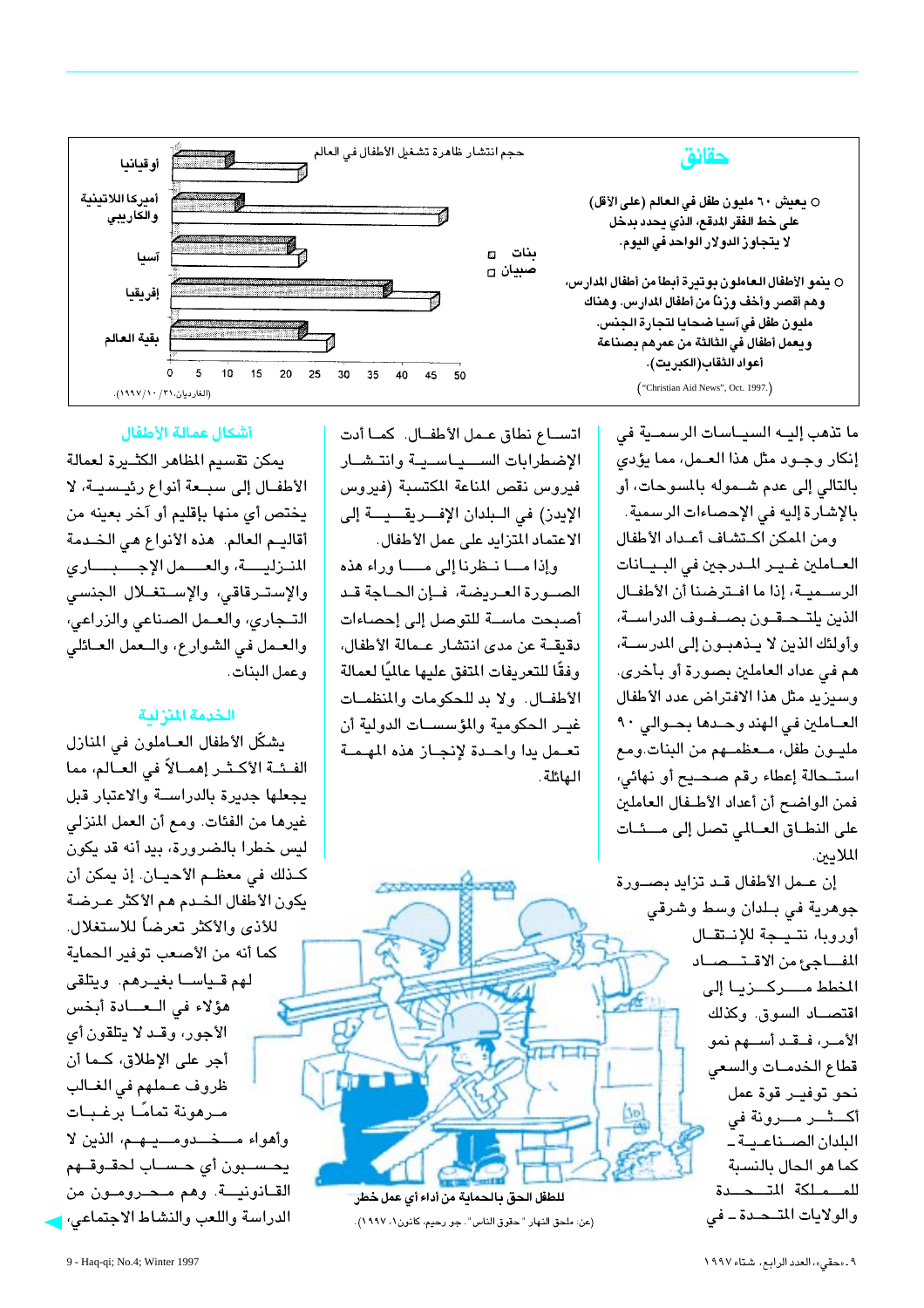## عن تشغيل الأطفال في لينان

#### السياسة الوطنية والحكومية: التشريع والتطبيق

أصدر لبنان وطبق قانونه الخاص بالعمل منذ الثالث والعشرين من أيلول/سبتمبر ١٩٤٦. إلا أنّ الفصل المتعلق بتشغيل الأطفال، المؤلف من خمس مواد، لم يعرف أي تعديل، حتى الرابع والعشرين من تموز/يوليو ١٩٩٦، بموجب القانون رقم ٥٣٦. وقد ورد في حيثيات وضرورات هذا التعديل، توقيع لبنان لاتفاقية حقوق الطفل في ١٨ تشرين الثاني/نوفمبر ١٩٩١. وشمل التشريع الخاص بتشغيل الأطفال، النقاط الأربع التالية:

> أ- الحد الأدنى لسن تشغيل الأطفال، بشكل عام. ب ـ الحد الأقصى المسموح به لساعات التشغيل. ج ـ ظروف عمل الأطفال.

د ـ الوظائف المنوعة، إلا في حال توفر شروط معينة. وقد تركز التعديل القانوني بشكل أساسي، على تحديد الحد الأدني لسن تشغيل الأطفال، الـذي رفع الحد الأدنى من ثماني سنوات، إلى ثلاث عشرة سنة. أما الحد الأقصى لساعات العمل، فقد تحدد بسبع ساعات يوميا، مع فاصل للراحة ساعة كاملة، عندما تتعدى ساعات العمل الأربع يوميا. كما يمنع تشغيل الأطفال بين السابعة مساء والسادسة صباحا. ويمنع القانون تشغيل الأطفال، قبل إجراء كشف طبي يثبت صلاحية الطفل الصحية للقيام بالعمل الذي سيوكل إليه. على أن يتم إعادة الكشف الصحى سنويا، حتى يبلغ الطفل الثامنة عشر من عمره. ويمكن إلغاء الشهادة الصحية في أي لحظة يثبت فيها عجز الطفل صحيا عن القيام بالعمل الموكل إليه. ويمنع تشغيل الأطفال دون السادسة عشر، في الأعمال التي تشكل، بطبيعتها، خطرًا على الحياة والصحة والأخلاق، بسبب الظروف التي تحيط بهذا العمل. وتتم مراجعة دورية للقائمة التي تحدد هذا النوع من الأعمال الخطرة. كما يحظر تشغيل الأطفال في أعمال صناعية، أو في أعمال مرهقة صحيا أو مؤذية، قبل بلوغ الخامسة عشر. كذلك تجرى حاليا مراجعة تحديد هذا النوع من الأعمال.

سمح القانون لمؤسسات الرعاية الاجتماعية التى تؤمن للأطفال تخصصا مهنيًا، أن يكون لها نظامها الخاص. ولكن عليها تقديم برامجها، ونوع التخصصات التى تؤهل لها الأطفال، وساعات العمل فيها وظروف العمل، للإقرار من قبل لجنة من وزارتى العمل والصحة. ويُحظر على أرباب العمل ، ذكوراً وإناثاً، اذا كانوا عازبين أو مطلقين، ان يساكنوا الأطفال العاملين لديهم. كما يحظر القانون على المكومين بعقوبات أو بالسجن، تشغيل أطفال لديهم. وفي حال مخالفة قانون العمل الخاص بالأطفال، تفرض عقوبة على رب العمل وعلى والدَىُّ الطفل أو المسؤولين عنه. ولا يسمح للعمال الذين لم يتموا الثامنة عشر من عمرهم، بالانضمام إلى نقابات العمال. أما القوانين المتعلقة بالحد الأدنى للأجور، فلا تطبق إلا على العمال الذين تجاوزوا العشرين من العمر.

ويشار هنا إلى أنّ مسؤولية تطبيق هذه القوانين منوطة بوزارة العمل والشؤون الاجتماعية، من خلال مفتشى العمل. علماً بأنّ تطبيق مهمة الرقابة هذه، يتطلب عدداً هائلاً من المفتشين، وبأن واقع الحال يشير إلى أنّ العدد الفعلى للمفتشين ضئيل، إضافة إلى أنّ الظروف الحالية لا تحمى الأطفال العاملين، سواء في مجال الرواتب أو الانضمام إلى نقابات العمال، أو تحديد عدد ساعات العمل أو تأمين الضمان الصحى والاجتماعى.

نصف عدد الأطفال العاملين (٥٠/) يعملون بدافع من الحاجة المادية. ويعمل ٣٣٪ منهم بدافـع الـحصـول على الـخبــرة المهنية. بينمـا ينخرط ١٤٪ من الأطفال فـى العمل بسبـب الرسوب فى الدر اسة.

وتزداد نسببة الأطفال العاملين بدافع الحـاجـة المادية في إحصـاءات أخرى إلى ٦٢٪ ، وهو على كل حـال السبب الأكـثر شيوعاً لعمالة الأطفال في كل أرجاء الدنيا، وقد ضاعفت الحرب الأهلية في لبنان بشكل خاص، مع تدهور النقد الوطني، الحاجة المادية التي تدفع الى تشغيل الأطفال.■

(المصدر: "التقرير الوطني عن عمالة الأطفال في لبنان"، إعداد هيفاء حمدان. الجمهورية اللبنانية وزارة العمل: منظمة العمل الدولية ـ البرنامج الدولي للقضاء على تشغيل الأطفال، ١٩٩٧ " IPEC " ).

| الأطفال المسجلون لدى صندوق                                                                                 | رواتب الأطفال العاملين                                                             | توزيع الأطفال العاملين                                                                                                                                                                                        | توزيع الأطفال العاملين (١٠–١٤                                                                                                                                                                                                       | توزيع الأطفال العاملين (١٠ ـ                                                                                                  |
|------------------------------------------------------------------------------------------------------------|------------------------------------------------------------------------------------|---------------------------------------------------------------------------------------------------------------------------------------------------------------------------------------------------------------|-------------------------------------------------------------------------------------------------------------------------------------------------------------------------------------------------------------------------------------|-------------------------------------------------------------------------------------------------------------------------------|
| الضمان الإجتماعي (١٩٩٧)*                                                                                   | $(\ddot{a} \ddot{b} + b \ddot{c})$ سنة)                                            | (١٠–١٤)حسب القطاع الصناعي                                                                                                                                                                                     | سنة) حسب المهنة الرئيسية                                                                                                                                                                                                            | ١٤ سنة)حالة التشغيل (١٩٩٦)                                                                                                    |
| • ٢٦٪ فقط منتسبون للضمان<br>الاجتماعی (١٠ – ١٤ سنة)،<br>• ٦٠٪ فقط منتسبون للضمان<br>الاجتماعي (١٥–١٩ سنة)، | ● ٣٥٪ ثلث الحد الادنى،<br>● ∙ ٤ ٪ بين ثلث وثلثي الحد<br>●٢٥٪ فوق ثلثي الحد الأدنى، | ٢.١٥٪ الصناعة والتعدين<br>والنفط،<br>• ٣١٪ التجارة والصناعة،<br>● ۱۰٫۹٪ الزراعة،<br>تتوزّع باقى النسب على أعمال<br>البناء والخدمة المنزلية والخدمات<br>الاجتماعية والصحية وخدمة<br>الفنادق والمطاعم والتعليم. | تتورِّع النسبة الأكبر من<br>الأطفال العاملين على:<br>● صناعات التعدين وورش<br>التصليح (٣٣٪)،<br>● الحرف اليدوية (٢١٪)،<br>● مجال المبيعات (٨,٨٪).<br>وتتورَّع النسب الأخرى على<br>أعمال البناء ومهن لم يتقنوا<br>مهارات القيام بها. | • ٨٢,٢٪ يعملون لقاء أجر،<br>● ٦٫٨٪ مع عائلاتهم بلا<br>آجر،<br>• ٦,٦٪ بالسخرة بلا اي<br>آجر،<br>• ٤,٢ يعملون لحسابهم<br>الخاص، |

\* «هذه النسب تحرم عددًا كبيرًا من الأطفال الرعاية الصحية، التي تتضاعف أهميتها عندما نعلم المعال لا تتوفر فيها أصلاً الشروط الصحية القانونية. وهذا يتيح لنا القول إن الأطفال العاملين في لبنان هم قطاع من اليد العاملة ، لا يتمتع برعاية وهم معرضون لكل أنواع الاستغلال».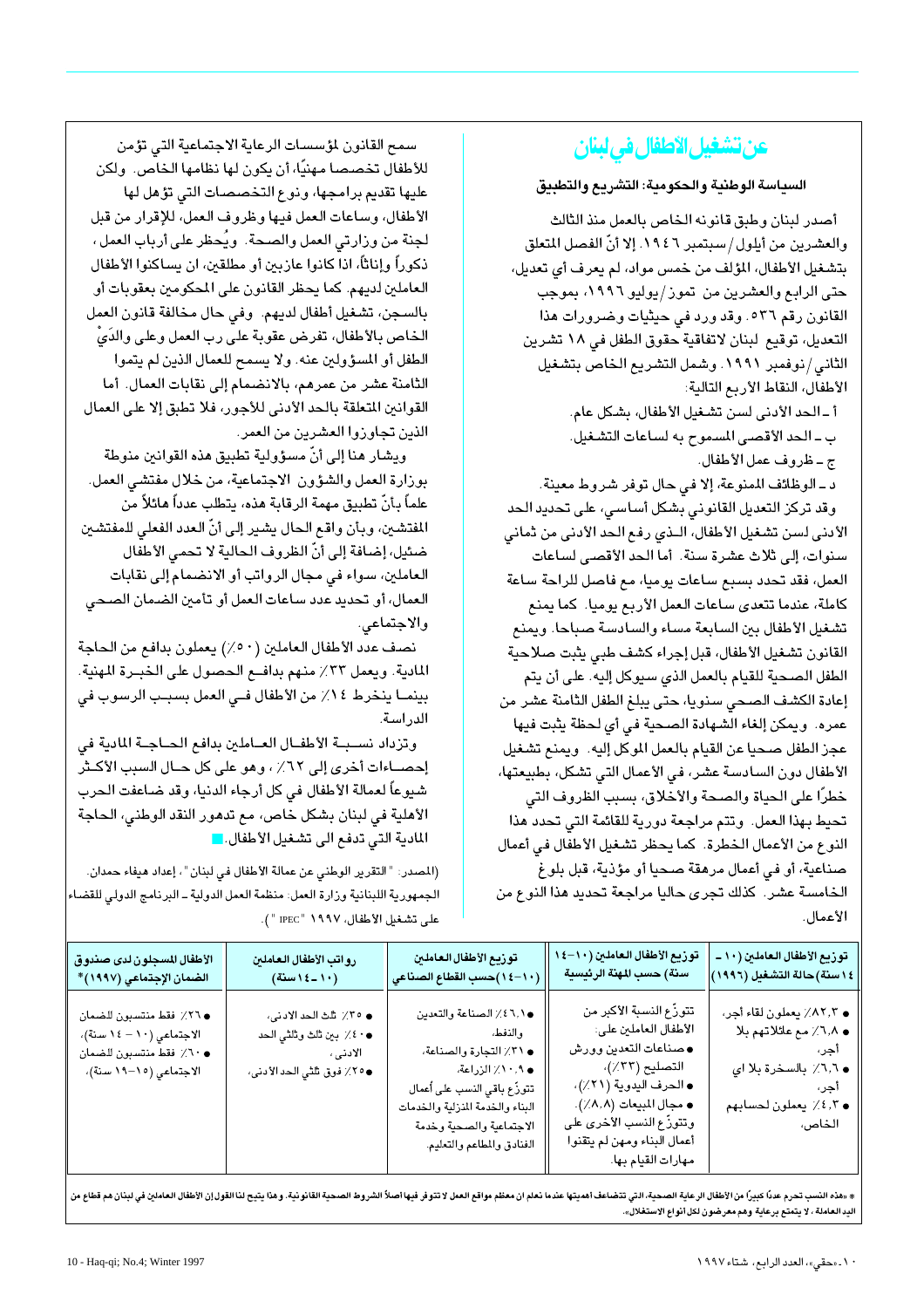بيـد أنه مــوجــود في أنحــاء أخــرى من العالم أيضا. ففي الـبرازيل، على سبيل الشال، يمكن تتبع العـمل الإجبـاري في مشاريع تجهيز الفحم في ميناس غيرايس وباهيا، إلى مزارع قصب السكر في إسـبيريتـو، وشمـال شرقى

البـــــــــــلاد. وفــى موریتانیا، ما زال ألوف الأطفال يولدون عـبيـداكل عـام. فـــبــالرغـم من أنّ القوانين الرسـمـيـة حظرت الإستعباد عام ١٩٨٠، فــــــــإنّ هذا التقليد المتوارث ظل قائمًــا. إذ ما زال ٤٠٠ ألف من الأفسارقة السود يعملون عبيدًا لدى أســيـادهم من البربر، سواء كان ذلك بصــورة رســميــة أم غير رسمية.

#### استغلال الأطفال في تجارة الجنس

تُصعِّب الطبيعة السربة لاستغلال الأطفـال جنســيــاً من مهمة جمع البيانات الموثوقة عن تجارة يصل حجم التداول فسيسها إلىي بلايين الدولارات. بيـــد أنّ المنظمسات غسيسر الحكومـيـة النشطة ـ التى تتــــابـع هذه التــجــارة ميــدانيــاً ــ

تقدر عدد البنات اللواتى يجرى إغـــواؤهنّ أو إجــبـــارهن سنــوياً على الانخــراط في هذا الشـكل من العــمل الخطر ـ اللذى يقـارب العــبـودية ـ بـ " مليــون " بنت في العــالم على الأقل. <mark>-</mark>

فی جنوب آســیا شکلا شــبه مؤســسی يعرف باسم "استرقاق الأطفال". بموجب هذا النظام، يرهن الآباء والأمهات أطفالهم، الذين غالبا ما يكونون في الثـامنة أو التـاسـعـة، لدى أصحاب المصانع أو وكلائهم، مقابل

ومن الدعم العاطفي من قبل الأهل والأصدقاء. وهم عرضة للإساءة الجسدية والجنسية. فهل هناك أي وضع أسوأ من هذا الذي يعرّض طفل الخامسة إلى مثل هذه المعاناة وسط جـمع، غالبًــا ما يكون من الغــرباء الذين يظهرون له العداء؟

إن طبيعـة الخدمة المنزلية بحد ذاتها تعضى أن أولئك القائمين بها بعيدون تماماً عن أنظار العالم الخارجى، ولا تتوافر لهم أية حــمــاية من الإساءات. وكـمـا لاحظنا، فـــان هذه العــزلة تجـــعل من الصعب التوصل إلى تقديرات صحيحة عن عسدد الأطفسال المنخرطين في هذا المجـــال. ومع هذا، يمكن لعمليات المسح المطيبة أن تعطينا فكرة، ولو بسيطة، عن حصجم هذه المشكلة وأبعادها.

#### العمل القسرى والاسترقاق

يتـسم كـثيـر من أشكال عـمل الأطفــال المنتشرة فـى مختلف أنحساء العسالم بأنه "قـســري"، ذلك لأن الأطفـال يـروَّضــون

على قبول الظروف المعيشية التي تفرض عليهم، وعلى عدم مقاومتها.

إن أوضاع بعض الأطفال تتجاوز كثيرا مجرد القبول بالظروف السيئة. إذ يجد هؤلاء أنفسهم أسرى لحالة من العبودية الفعلية. واتخذت هذه المسألة



بعض القروض الصغـيرة. وفي العادة، تعــجز حيــاة الرق التى يعــيشـهــا هؤلاء الأطفــال، مهمــا طالت، عن سداد حــتى جزء من الدين.

يُنسب هذا النوع من العبودية الفعلية للأطفــال إلى الهند ونيبــال وباكســتان.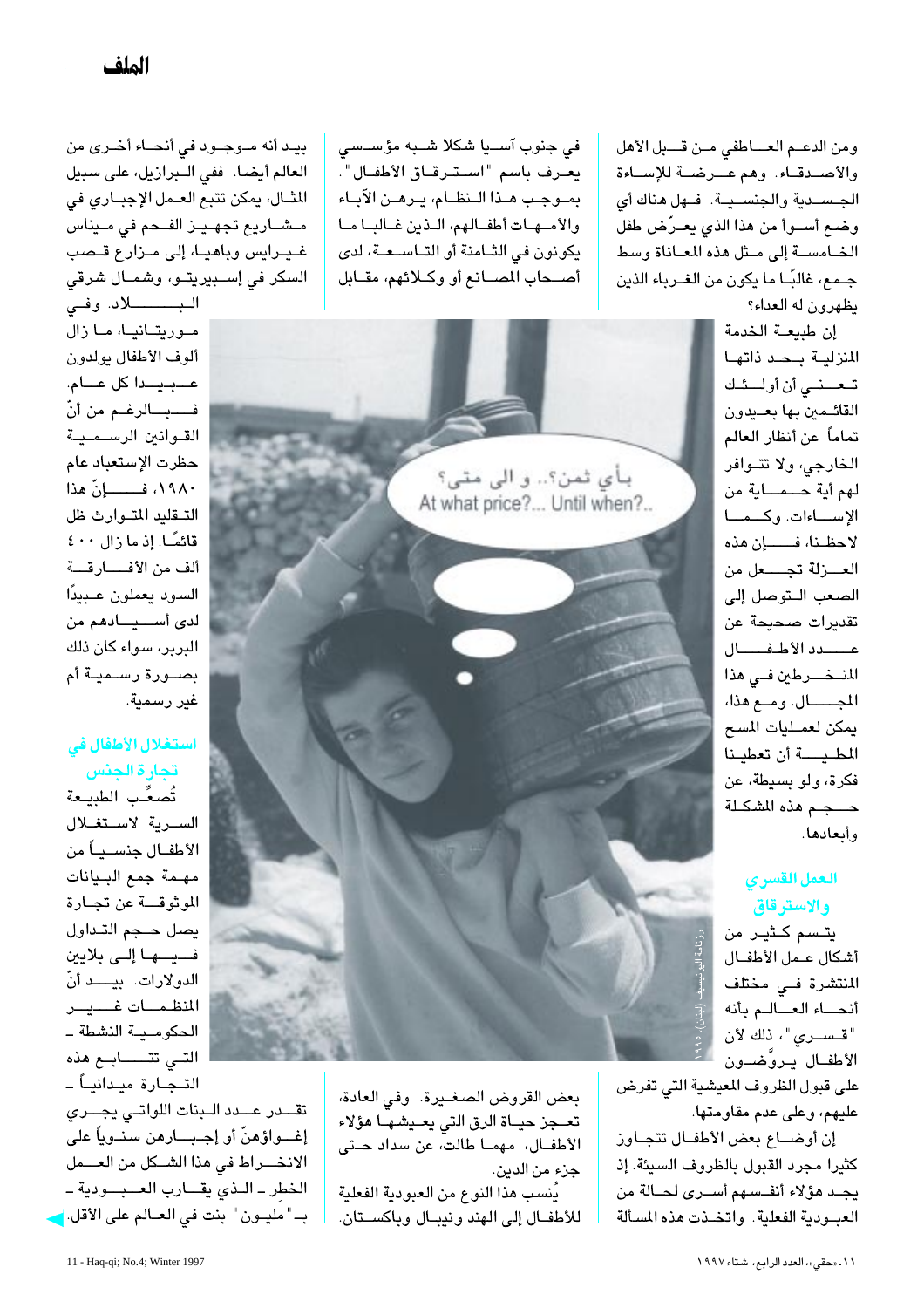# كي خرافات عن عمالة الأطفال!

" فيتور " فتى في الثانية عشرة من عمره، صعقه التيار الكهربائي إثر ملامسته عن غير قصد أحد أسلاك الكهرباء ذات التوتر الـعـالـي، عندما كـان يشـغّل خـلاطة إسمنت في أحد مواقـع البنـاء، فأرداه قتيـلا. " فيتور " واحد من ملايـين الأطفال الذين يـعملون في ظروف محفوفة بالمخاطر في الدول النامية. عاش فيتور في البرتغال وعمل في شركة إنشاءات يملكها والده. إن عمالة الأطفال، كما يصفها تقرير اليونيسيف عن "وضع الأطفال في العالم ١٩٩٧ " ، هي مشكلة معقدة وغالباً ما يساء فهمها وتحاك حولها خرافات تحول دون التوصل إلى حلول شافية لها. التقرير التالي يناقش هذه الخرافات في محاولة لتبديدها.

#### ٨. خدعوك فقالوا: الأطفال يعملون في البلدان الفقيرة فقط!

أولى الخـرافات تقـول إن الأطفال يعـملون في البلدان الفقيـرة فقط. وهذا القول مجــاف تماماً للحقــيقة ، ذلك أن الأطفـال يعـملون في مخـتلف بلدان العـالم، الغنيـة منهـا والفقيرة، على الرغم من أن الظاهرة الأكبر لعمالة الأطفال موجودة في العالم النامي.

لا يمكن الجزم بأنّ أنواع العمل كافــة خطرة. إن طبيعة العمل الذي يمارسه الأطفال والظروف التي يعـملون فيها ، وليس العــمل في حــد ذاته، هــي التي تقــرر مــدى خطورة العــمل. ففي البلــدان الصـناعيــة، يُرجِّح ان يُســتغل أطفــال الأقليات العرقية أو جماعات المهـاجرين في أعمال محفوفة بالمخاطر أكثر من سواهم، كما يشير التقرير. ففي الولايات المتحدة على سـبيل المثال، تنحدر نسبة كـبيرة من الأطفال العاملين في الزراعة من عائلات مهـاجرة أو أقليات عرقية. وقد كشف مسح جرى فى عام ١٩٩٠ للأطفال الأميركيين من أصل مكســيكي، أن نصفــهم كان يعـمل في حقــول لم تجف عنها آثار المبيدات الفطرية، وأن أكـثر من ثلث هؤلاء الأطفال قد تعرض للرش بالمبيدات.

#### ٢. خدعوك فقالوا : القضاء علىٰ استغلال الأطفال مستحيل بغير القضاء على الفقر!

وفي معرض دحـضه لخرافة ثانية، يقـول التقرير بأن القضــاء على عمالة الأطفال الخـطرة يجب أن لاينتظر حتى يتم القـضاء على الـفقـر، حتى ولو أن الـفقـر، وبخاصــة استغلال الفقر، يعتبر عاملا مهمًا في استغلال الأطفال في أثناء العمل. يضيف التقرير "مهما بلغت شدة الفقر بين

العائلات، فإن هؤلاء الأطفال ما كانوا ليتعرضوا للأذى أثناء ممارسـتهم العـمل، لو لم يكن هناك من يتوافـر لديه الإستعداد والقدرة على استغلالهم" .

إن هناك عددًا من الإجراءات التي يمكن القــيام بـها فورا لتخفيف وقع الفقر، وحماية الأطفال وأسرهم من الاستغلال . إن إيجــاد مشـاريـع مُدِّرة للدخل، ووضـع خطط للإقراض، يمكنها التخفيف من بعض أعتى أنواع الضغوط التي تمارس على الفقراء، تمامًا مثلما يمكن أن يفعله توفير الخدمـات الأساسـية كالمياه المأمونة والرعـاية الصحـية والتعليم. وليس ثمـة شك في أن التعليم هو المفتـاح لإبعاد الأطفال عن العمالة الخطرة.

> ٢ـ خدعوك فقالوا: إن الأطفال في الدول النامية <mark>يعملون غالبا في إنتاج السلح</mark><br>الاستهلاكية!

ثمة تصــور آخر يشوه صورة عـمالة الأطفــال، ألا وهو أن الأطفــال في البلدان النامية يعملون بشكل رئيسي في إنتاج سلع استهلاكية، مثل الملابس واللعب للمستهلكين في الدول الغنية. والواقع أن أقلية صغيرة من الأطفال هي التي تعمل فى قطاع التصدير. بينما يعمل عدد أكبر بكثير في أعمال كتلك التى تقسوم بها الطفلة ماريا ذات السنوات العـــشــر، مـثل بيع الــعلكة في شوارع ليـما/بالبيـرو المزدحمة بحـركة المرور الكثيفة.

ТT

☆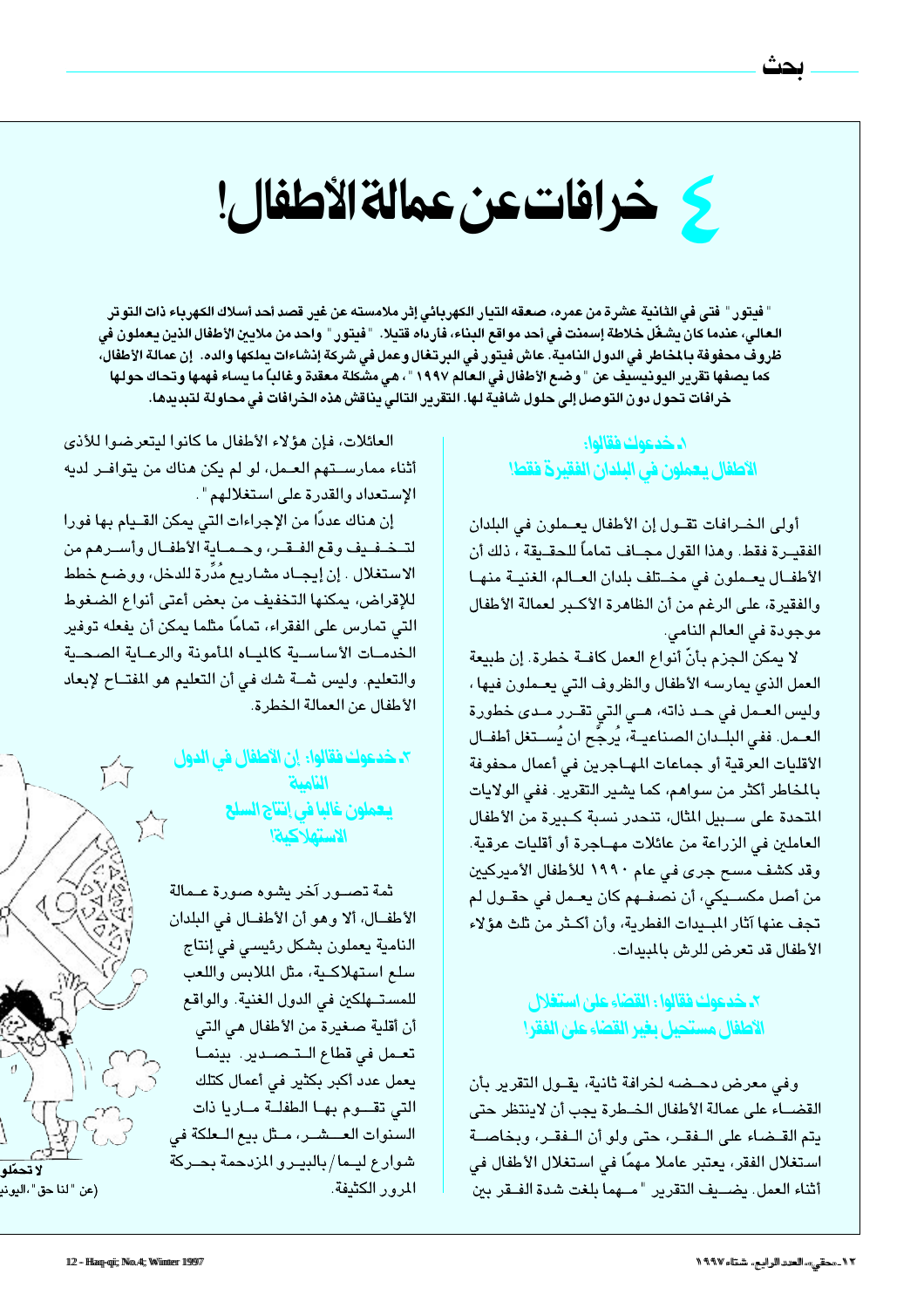أجل، يقوم الأطفال بسلسلة كبيـرة من الأعمال المختلفة خارج قطاع التـصدير، شــأنهم في ذلك شـأن مــاريا. وقد كشــفت دراسـة أُجريت في بنغــلادش عام ١٩٩٥ عن ٣٠٠ نوع من الاعمــال التي يقوم بها الأطــفال، تراوحت بين نقل الطوب وتكسيـر الحجارة، وبين البيع في الشــوارع وجمع الأسمال. وإن الغالبية العظمى من الأطفال يعملون لصالح أسرهم أو في الزراعــة، أو يختفــون في البيوت بعــيدًا عن أنظار مفتشى العمل الرسميين.

فلو سلَّمنا بالــفكرة القائلــة إن أكثــر الأطفــال تعرضـــاً للاستغــلال هم جميع الأطفال العاملــين في قطاع التصدير الصناعي، فإننا سنكون قد أسأنا إسـاءة بالغة إلى الغالبية العظمى من الأطفال الذين يرزحـون في الخفاء تحت وطأة العمل المضنى في مجالات أخرى، كما يقول التقرير.

#### ٤ـ خدعوك فقالوا: الطريقة الوحيدة لمواجهة عمالة الأطفال هي مقاطعة المستهلكين للسلع التي ينتجها الاطفال!

هناك خــرافة أخــرى مرتبطة بهــذه الفكرة، ألا وهـى أن الطريقة الوحــيدة لمواجهــة عمالة الأطفــال تكمن في فرض عقوبات حكومية، ومقاطعة المستهلكين للسلع التي ينتجها الأطفال. وهي إجراءات طبقتها بلدان متطورة. إن مثل هذه

الإجراءات الحبازمية ستقوش في قطاع الإنتاج التـصديرى فقط، وهو أصفر جنزء من مشكلة عمالة الأطفال المتشعبة الجذور. إن العقوبات والمقاطعة هي أدوات حـــــادة تلـحق ضــرراً أكــثــر مما تحــقق فائدة، إذ من شأنها طرد الأطفال من أعمالهم، بدون أن توفير لهم ولعائلاتهم سبلأ أخرى للعيش ولتحسين حياتهم. يتفحص الـتقرير التأثير الناجم عن التلويح بالقيام بإجراء واحد فقط استشهد التـقرير "بلائحـة هاركين" ـ في الولايات المتحدة الاميركية ـ وما أحدثته مـن أضرار في حياة ـًا فو ق طاقتنا ألوف الأطفال المشتغلين في صناعة ، رسم بهجت عثمان)

الملابس في بنغـلادش، إثـر طردهم من المصـانع فـور تطبيــق العقوبات. إذ أدى الطـرد إلى انخراطهم في أعـمال أشد قسوة وسوءاً ، مثل ممارسة البغاء.

تطالب اليونيسف باستراتيجية شاملة لمنع عمالة الأطفال المحفوفة بالمخاطر، عبر توفير التبعليم الإلزامي للأطفــال وتشغــيل الآباء والأمهــات. ومع أن هناك حاجــة لعمل المزيد، فــقد تم إنجاز الكثــير على طريق القــضـاء على عمــالة الأطفال الـخطرة والآثار المدمِّـرة التي سبـبتــها. إن برنامج "بروجيتو أكس" Projeto Axe في البرازيل هو أحد البرامج المبتكرة الناجحة لمحو الأمية وتعليم المهارات للأطفـال الذين يعملون ويـعيـشون في الطرقـات في بلدة سلفـادور. يقـول مـؤسس البـرنامج سـيـزار دى فلوريا لاروكا: "إن أهم شيء هو استشارة الطـفل وتشجيعه على أن يحلم ويتمنى، وتوفير عـدد من الفرص الملائمة له حتى يتمكن من تحقيق أحلامه " .

إنّ برنامج دعم الجــهود المبـذولة للقضــاء على عمــالة الأطفال يتصـدى لشكلة استغلال الأطفـال في صناعة لف السجاير في ولاية تاميل نادو في الـهند، حيث يعمل معظم الأطفال في هذه الصناعة لتسديد ديون والديهم. ولهذا فقد ركز البرنامج على توفير مصادر جديدة أقل جشعاً لتوفير قروض للأسر الفقيرة .

وعلاوة على ذلك، اعترف موظفو البرنامج بأن أفضل بديل لعمالة الأطفال هو توفـير تعليم مدرسـى نوعى، وثيق الصلة بحاجات المجتمع والأطفال. وهو العنصر الذي ظل غائبــاً في كثيــر من البلدان. لذلك اضطلع البرنامج بمهــمة إعادة تدريب معلمى المدارس الابتدائية لتـعزيز مشاركتهم وزيادة حماسهم لاستخدام أساليب جديدة، مستفيدين من الطريقة البسيطة المعروفة باسم "التعليم المرح".

وهناك مشاريع أخرى تهـدف، على وجه التحديد، إلى إطلاع وسائل الاعــلام على مختلـف جوانب مشكلة عـمالة الأطفال، وحشد الدعم لها. فـمنذ عام ١٩٨٩، على سـبيل المثال، شــرعت مجمــوعة تعرف باسم "مجــموعة التــأييد الإعــلامي" في العمل فــى الفليبين في إشــراك التلفــزيون والصحافة، في الجهود المبذولة لحماية الأطفال. وقد أفادت هذه المجموعة من النجاح الذي حققته منظمة شعبية مجتـمعية، استخـدمت حملات مبتكرة لوضـع قضــية بغاء الأطفــال في باغــســانجان، على جـدول الأعـمــال الوطني والدولي.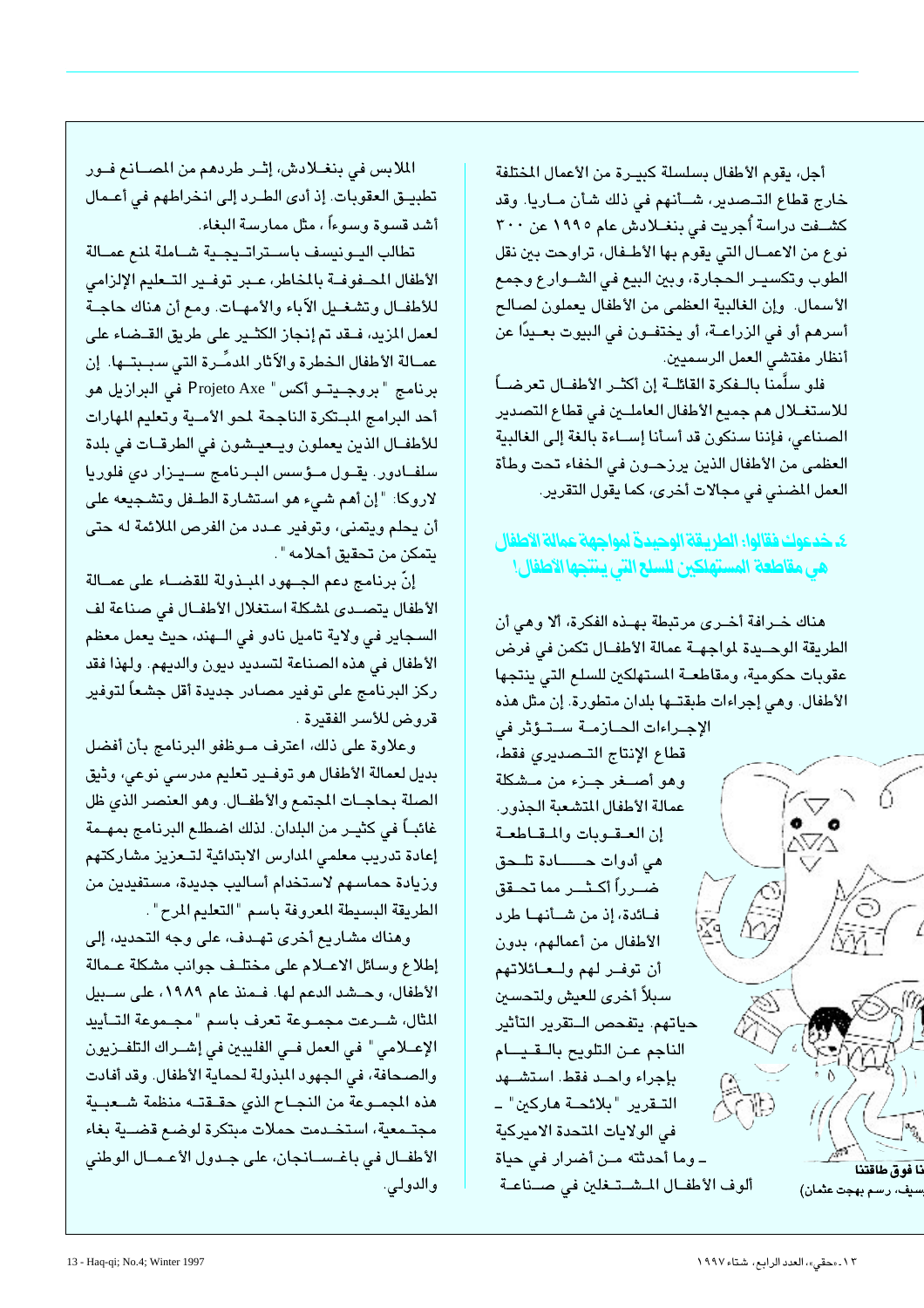عن عمالةالأطفال في المغرب

قامت السبيدة مليكة بن راضى، أستاذة القانون فى جامعة الرباط، بدراسة عن عمالة الأطفال في المغرب، في الـعـام ١٩٩٣. وبنـاء علـى استبيـان أعدّته بـعض الـجمعيات التـعـاونية، وقد حدّدت المشكلات كما يلي:

١- سياسات تربوية عرجاء،

٢\_التزايد السكانى،

٣-انتشار البطالة.

أظهرت النتائج أن أكثر الصناعات استخداماً لعمالة الأطفال بكثافة هي صناعة السجاد والفخار. ويُستقطب الأطفال عادة من بيوت فقيرة، ويتعرضون للأخطار والمخاطر الصحية، فضلاً عن انهم ينتزعون الفرص من العمال الكبار.

وتسعى التجربة المغربية الى كبح جماح ظاهرة عمالة الأطفال، بتوسيع فرص التعليم للصغار، ورفع مستوى وعى الرأي العام بالمشكلة، من خلال وسائل الإعلام. وقد شدّدت الدكتورة مليكة على حق التعليم لشدة ارتباطه بحقوق الأطفال المتضمنة في مواثيق حقوق الإنسان التي تنص على هذا الحق وحق الطفل بالتمتع بطفولته.

وأخيراً ، تلاحظ الدكتورة مليكة أن " عمالة الأطفال هي مشكلة لن تحلها الدراسات والندوات ، بل إرادة سياسية، يدعمها القطاع الأهلي " .

(Report on the Seminar of Child Labour in the Arab Countries. Arab Council for Childhood and Development, ILO 1993: (المصدر)

وكثــيراً ما يُستــغل الصـبيــان فى تجارة الجنس أىضًا.

أما ما تنشره وسائل الإعلام العالمية عن بغـاء الأطفـال في البلدان النامـيـة، فـــعــادةً مــــا يتطرّق إلى الـحـــديث عن الظاهرة التى أصبحت اليوم معروفة باسم السياحة الجنسية، إذ يسافر البـاحـثون عن "الـلذة المريضـة" من سكان البلدان الـغنيـة، ومـعظمـهم من الرجال، إلى أماكن متل البرازيل وجمه ورية الدومينيكان وتايلاند وغــيرها، بحــثاً عن المـتع الـجنسيــة عند شركاء من الأطفال.

لا يجوز أن يغــيب عن بالنا أيضًا، أنّ آلاف الفتيات الصفيرات في العديد من بلدان العالم يعملن على إشباع رغبات الرجــال مــن سكان البلد نفـــســـه، ومن الخلفيات الاجتماعية والاقتصادية كافة. كمـا أن بغاء الأطفـال منتشــر أيضاً في البلدان الصــناعـيـة، إذ يُعـتـقـد أن في الولايات المتحدة وحدها ما لا يقل عن ۱۰۰ ألف طفل مـــســــتــغَــلِّين في هذه

التجارة.

إن الأضرار الجسدية والنفسية التى يُلحقـها الاستـغلال الجنسى التـجارى بالأطفـال يجـعله من أكثـر أشكال عـمل الأطفال خطورة. ومهما كـانت الأجور التي يتقاضاها هؤلاء مرتفعة، وساعات العـمل قليلة، فـإن الأطفـال الذين يُســتغَلّون جنــسيًــا يتعــرضـــون يوميــاً للمخاطر الصحية، بما في ذلك الأمراض النفسيية، والإصابة بنقص المناعة المكتسبة(الإيدز)، والأمراض التناسلية، وحالات الحمل غير المرغوب فيه، والإدمان على المخدرات. فضلاً عن ذلك ، يصبح هؤلاء رهائن لواقع مشوًه، يسود فبه العنف وفيقدان الثيقة بالآخرين، والإحساس بالعار والنبذ من قبل المجتمع. تصف فتاة سنغالية - في الخامسة عشر من العمر ـ معاناتها الناجـمة عن الاستـغلال الجنسي قـائلة: " لا تختلف نظرة المجتمع إلينا عن نظرته إلى المنبوذين. فليس هناك من يريد أن يتعرف إلينا، أو أن يُشاهَد برفقتنا " .

#### العمل في المزارع والمصانع

يعمل الأطفال في الأشفال كافة، إذ يُكَلَّفون في نقل معاجين الزجاج الملتهبة، المثبتة على أطراف قضبان حديدية، لا تزيد المسافة بينها وبين أجسامهم الغضة عن قدمين. كمــا يقومون بسـحب الزجاج المصنهور من الأفران الملتهبة ــ الٿي تصل درجــة حــرارتها إلى مــا بين ١٥٠٠ و١٨٠٠ درجة مئوية - بأيديهم التى تكاد تلامـس النار بسـبب قـصـر أذرعهم.

ليست هذه ســـوى صــورة لمصنع الحلقـات الزجاجيـة في فيـروز أباد في الهند، الذي يصل عـدد العاملين فـيه إلى قرابة ٥٠ ألف عامل ، ربعهم من الأطفال دون سن الرابعة عشر.

ثمسة أطفــال يعـمـلون في ظروف محفوفة بالمضاطر في أنحاء العالم كافة، حيث يشتخلون في صناعـات كـثيـرة ومختلفة، ابتداء بالصناعات الجلدية في منطقة نابولي في إيطاليــا، وانتــهـاء بصناعات الطوب البدائية في كولومبيا والبيرو، التي تشغل أطفالا لم يبلغوا الثامنة بعد. وفي مـواقع أخرى، يجري استغلال الأطفال في عمليات تعدين تعتـبر شــديدة الخطورة حتى بالنســبة للكبار بمقاييس العالم الصناعي. ومثال ذلك، مــا يحــدث في مناجم التنقــيب عن الماس والذهب فى ساحل العاج وجنوب إفريقـيا ومناجم الفـحم في كولومبـيا. وفي العادة، لا يتوافر لهؤلاء الأطفال الحد الأدنى من إجراءات وأجهزة السلامة أو الحماية من غبار الفحم الذي يتنشقونه طوال الوقت.

#### عمل الأطفال في الشوار ع

على عكس الأطفال العاملين في الخدمة المنزلية، يعمل الأطفال في أماكن ظاهرة للعـيان تمامًا، فــي شوار ع المدن الكبرى والبلدان في العبالم النامي. تـراهم فــی کــل مکــان، پــنــادون علــی <mark>ل</mark>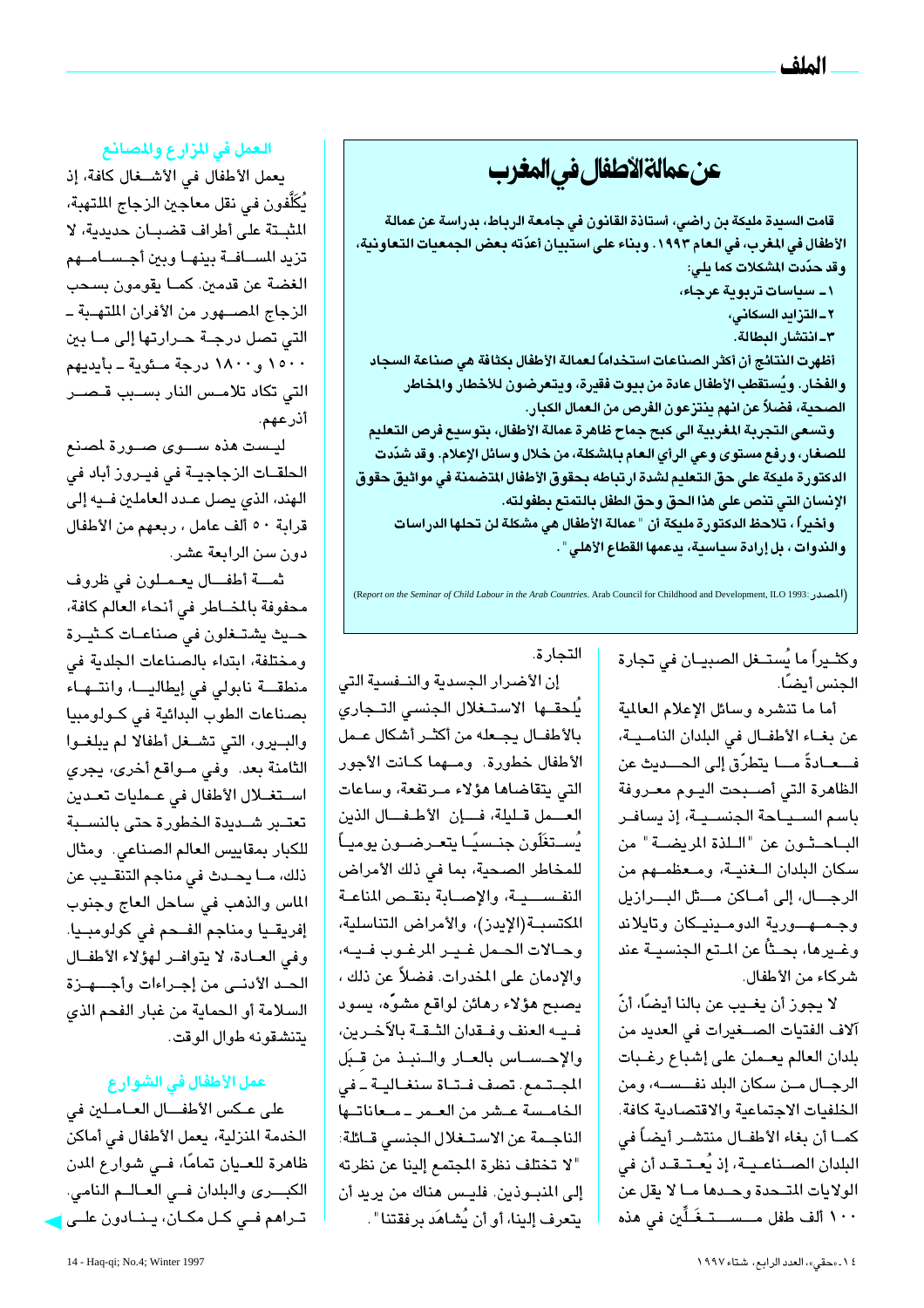بضاعتهم في الأسواق، يتدافعون في وسط زحمة حركـة المرور، يعـرضون بضاعتهم في الباصات والقطارات، وأمام الفنادق والمخازن التجارية.

ليس الشارع بالنسبة لهؤلاء سوى مكان عمل مـحفوف بـالمخاطر، غالبًـا ما يتهدد مصير الأطفال، وحتى حياتهم. إذ من الممكن أن يُقــتلوا على أيدي مــرتكبي الجريمة المنظمة، أو من قبل الآخرين من صغار السن، أو حتى من قبل الشرطة. يقوم كثيرون أيضا بأعمال مشروعة في الشارع ليعيلوا أنفسهم أو عائلاتهم. وفي الغــالب، ينتـمى هؤلاء إلى الأحيــاء الفقيرة والمناطق السكنية المكتظة، حيث يسود الفقر والأوضاع العائلية الصعبة، وتزدحم المدارس المهلهلة بالصفار، ولا يجد الأطفال مكانا آمنا يلعبون فيه. وقد تزايدت أعداد هؤلاء الأطفال في الأماكن التي تشهد نـزاعـات مـسلحـة، مـثل فريتاون، عاصمة سيراليون، والعاصمة الليبيرية منروفيا، حيث يفقد الأطفال معيلهم وينهار الاقتصاد وتتمزق الروابط الاحتماعية.

#### العمل لدى العائلة

يعتبر عمل الأطفال في الزراعة والأشغال المنزليـة لدى عائلاتهم الشكل الأكثــر شيــوعًا من أصناف العــمل التي يمارسونها. فمعظم الأسر في أنحاء العالم كافة تنتظر من أطفالها الإسهام في الأعـمـال المنزليـة، سـواء كـان ذلك بالمشاركة في إعداد الطعام، أو نقل الماء وشراء الطعام، أو رعى الماشـية، ورعاية الأطفــال الأصغــر سنا، أو الخــروج إلى الحقول للقيام بالأعمال الأكثر مشقة.

يمكن لمثل هذا النوع مـن الأعمــال أن يكون مفـيدًا، إذا ما اقــتصرت مشــاركة الأطفال علــى قدْر معــقول من الأشــغال المنزليـة، أو إنتــاجَ الغـذاء للاستــهـلاك المنزلي، وبعض النشاطات المدِّرة للدخل. كـما أنّ مـثل هذه الشاركـة تخلق لديهم

الإحساس بقيمتهم وأهميتهم.

بيد أن مـشاركة الأطفال في أشــغال العائلة ليست مفيدة على الدوام. وعلى العكس من ذلك، فقد يستنزف العـمل الأســرى جــهــود الأطفــال، ويضـطرهم أحيانًا إلى قضاء ساعات طويلة يعيدا عن مستلزمات الدراسة، ويعرقل نمو أجسامهم الغضة. كما يمكن لثل هذا اللون من العــمل أن يحــرم الأطفــال من التمــتع بحقوقهم، ومن الفــرصـة الكاملة الذماء

#### عمل البنات

تتعرض البنات العاملات لكافة المخاطر التي يتعرض لها الصبيان تقريباً. ومع ذلك، فشمـة مشكلات إضـافيـة بالنسبة للبنات تتراوح ما بين الضغوط الجنسية التى يتعـرضن لها من أصحاب العمل، وحرمـانهن من التعليم. ولا يمكن لأية استراتيجية تهدف إلى مكافحة عمل الأطفال أن تشق طريـقها إلى النجـاح ما لم تأخذ بعين الاعستبار هذه المضاطر الخاصة التي تواجهها البنات.

إن البنات والنساء يحهلن على كاهلهن ــ كما تورد التقارير السنوية عن وضع الأطفال في العالم-الأعباء الثقيلة، ويتحـمّلن أصناف سوء المعاملة التى تعكس حـالة عـدم المسـاواة التى يواجهنها في مناحي الحياة كافة، وفي بلدان العالم أجمع.

تفيد تقارير منظمة العمل الدولية أن ٥٦٪ من العاملين حالياً في العالم النامي ممن تتراوح أعمارهم ما بين ١٠ و١٤ عــامــاً هـم من الصـــبــيــان. بيــد أننا لو أحصينا أعداد الفتيات غيـر المسجلات، ممن يؤدّين عـمــلاً أو آخـر كــالخــدمــة المنزلية، والعناية بشؤون البيت لتمكين الأهل من القيام بأعمالهم المدفوعة الأجر، فإن الحـصيلة ستشير بالتـأكيد إلى زيادة عـدد البنات العامــلات نسبــةً إلى الصبيان، ناهيك عن أن البنات يعملن - في المعــدل - لفــتــرات أطول من الصبيان، ويتحمّلن عـبئاً مزدوجاً، حيث يؤدين مــهــام عــملهن خــارج المنزل، ثم يعدن إلى البيت ليجـدن الأعمال المنزلية بانتظارهن.

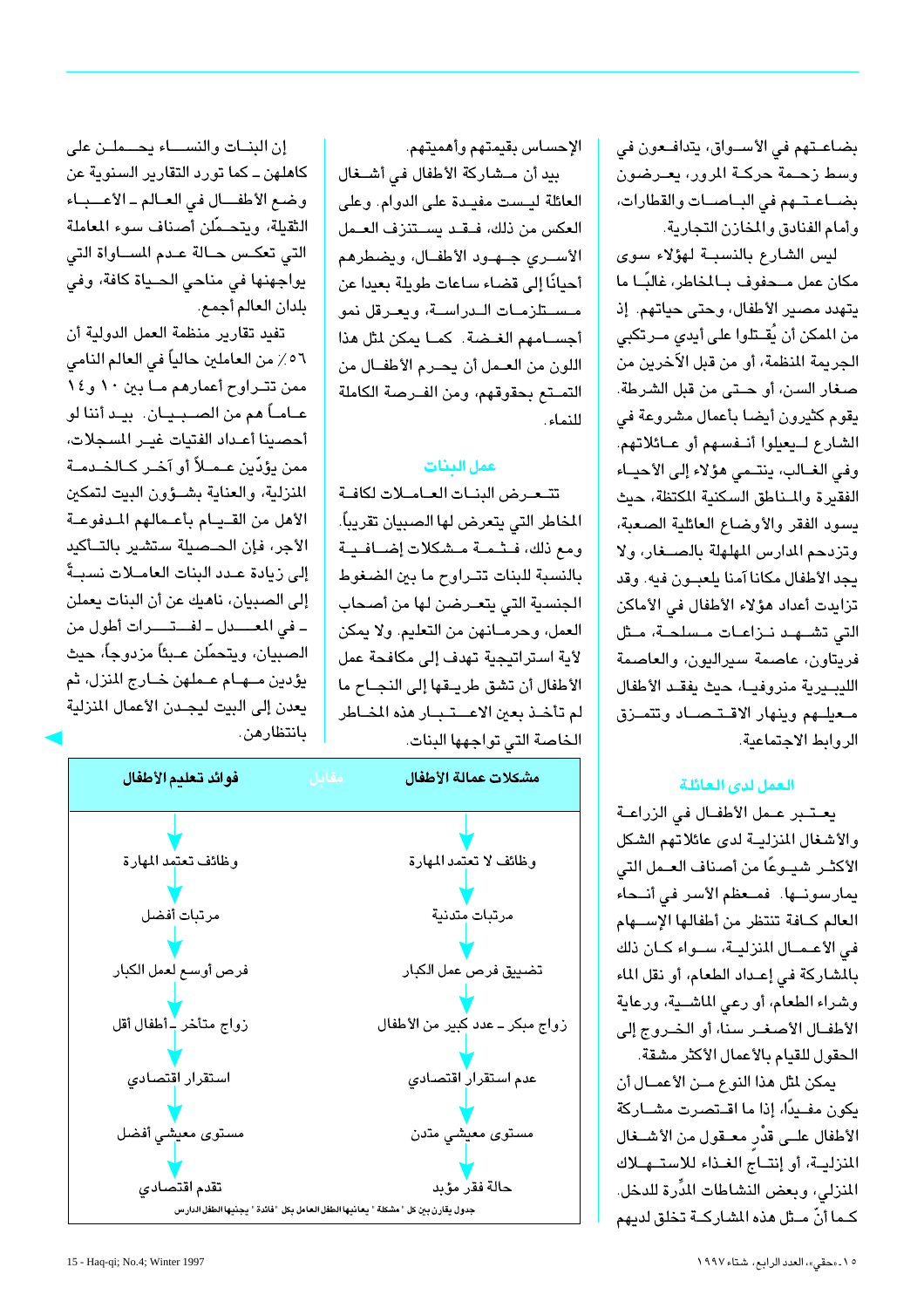#### لماذا العرض والطلب؟

تقف أسباب عديدة معقدة وراء ظاهرة عمل الأطفال، وهي ذات سياقات خاصـة، وتنتج عن التداخل بـين عوامل الاقتصاد الكبير(الماكروى) والاقتصاد الصغير (المايكروى)، والعوامل البيئية والاجتماعية والثقافية والسياسية. كما تعود أسباب الإقبال على طلب عمـالة الأطفال إلى طواعيتهم الملحوظة، وإمكانية تلقيهم أجـراً منخفضاً، ونقص ضمان حقوق الأطفــال العاملين، وأحياناً إلى صغر حجـمهم الذي يؤهلهم لأعمال تتطلب دقة شديدة. أما كثرة عرض عمل الأطفال فلها علاقة بالفقر والإنكسار، والخدميات التربوية المصدودة، والنقص في آليــات الضــمـــان الاجـتـمـــاعي، ومواصفات أسواق العمل التى تفضل عـمـالاً من سن معـينة وجنس مـحـدّد، وضغوط النزعة الاستهلاكية. وفيما يلي عرض موجز لعوامل العرض والطلب:

#### الانتشار الواسع للفقر وعدم المساواة

من الثابت أن الانتشار الواسع للفقر هو السبب الرئيسي الذي يدفع الأطفال في دول الجنوب إلى العمل. ويعود هذا الانتشار إلى عدم المساواة في البنية الأساسية للمجتمع في مجال الحصول على خـدمـات مثل التـعليم، والـصحـة، وأنظمة الضمان الاجتماعي. إن الأزمات الاقتصادية، وما ينتج عنها من إصلاحات اقتصادية ترضخ لاقتصاد السوق، مما يؤدى إلى استفحال هذا الخلل في بنية المجتمع.

تتخنذ حكومات عنديدة خطوات تصحـيحية، تتـضمن عادةً رفع أسـعار البخسائع، وتقليص القطاع العسام، وتراخيًا في قانون العمل، بما في ذلك إلغــاء الحد الأدنى للأجــور. وينخــفض الإنفاق الحكومي على التبعليم والصحة والضمان الاجتماعى، وتضغط البنية التحتـية على القدرة الشرائية المعيشية.

يضاف إلى ذلك أنّ " تدويل " الإنتــاج قد أدى إلى طلب هائل على العسمسالة الرخيصة، وغير الخاضعة للنظم والقـوانين. ويزداد الطـلب على عـمـالة الأطفال، لتأمين الرفاه المعيشى وزيادة الدخل.

يفضِّل الكثيـر من أرباب العـمل في الشمال والجنوب العـمال الأطفال لأنهم أرخص، ولا يستطيعون تكوين النقابات أو الإنتســاب إليها. ومن المتعــارف عليه، أنّه حيـثما يشكّل العـمال الأطفال نســبة عـاليــة من قــوة الــعــمل، فــإن الأجــور المنخفضة التى يتقاضىونها تشد إلى الأسفل مـستوى أجـور العمـال الكبار. وهكذا يصبح الطلب على عمالة الأطفال، في مثل هذه الظروف ، ظاهرة دائمة.

#### الفقر المنزلي

تولًّد المداخيل المادية المتـدنية، للناس الفقراء، حـاجة ماسة لمواجهـة مصاعب العيش، حتى عندما تبدو مساهمة الأطفال في الدخل المنزلي تافهة، فانها غالباً ما تكون أســاسية. وعندما يضطر الأطفــال بســبب ذلك إلى ترك المدرســة، ويتعرضون للحرمان من الرعاية الصحيـة، ونقص التغذية، أو يضطرون للارتباط بعقود عمل "استعبادية"، فإن كل ذلك يبدو أقل الشرور المكنة.

#### المواقف الاحتماعية

تبدو ضخوط الحياة الاستهلاكية، في الشـمال والجنوب، سـببـاً لتشغـيل الأطفال. فسالدخل المادي للأطفال العـامـلين يسـمح لهــؤلاء الأطفـال أو والديهم بشراء حاجات تدل على ارتقاء المستوى الاجتماعي أو بغرض التباهي الاجتماعي. وفي بعض المجتمعات، فإن عمل الأطفــال الصغار مــقبول أكــثر من عمل النــسـاء أو الفتــيات الأكبــر سـناً من أولئك الأطفال. وقد يعمل بعض الأطفال من أجل تعزيز موقعهم في العائلة. كما يعتبر العمل بالنسبة لبعض الأطفال

ملجــأ ومــهربــاً من استــغــلال أهليــهم وإهمالهم لهم.

#### التعليم وعمل الأطفال

تعتبر العلاقة بين عمل الأطفال وتعليمهم علاقة معقدة، ومتعلقة بمستوى التعليم وإمكانية الحصول عليه، والظروف الاقتصادية للعائلة، والموقف الاجتمـاعى من التعليم. فلأنّ عمل الأطفــال يستلزم تركــهم المدرسة، تبقى فرص التحصيل المادى في حياتهم متدنية، فيـدوم الفقر ويتحول إلى دائرة مفرغة تضطر أولاد هؤلاء الأطفال عندمــا يكبرون إلــى العمل أيضـــاً. وفي بعض الحالات، قد يشترك الأهل والأطفال في اعتبار التعليم مضيعة للوقت. أو قد يضطر الوالدان أحياناً إلى "التضحية" بتعليم واحد أو اثنين من أولادهم (البنات عـادة) وإرسـالهم إلى العمل للمساهمة فى نفقات تعليم إخوتهم. وتعتبر المصاريف الدراسية، بالنسبة لبعض العائلات، بمثابة خسارة مباشرة(رسوم الدراسة والملابس والكتب) وغير مباشرة (خسارة مدخول عـمل الأولاد المفــتـرض)، الأمـر الذي يجعل من ذهاب الأطفـال إلى المدرسـة عبئًا ثقيــلاً بالنسبة للوالدين. فضـلاً عن أن الأطفال يمكن أن لا يلتحقوا بالمدرسة أصلاً، أو أنّهم قـد يتســربون منها (إلى العمل) لأسباب مختلفة مثل:

### • نقص الموارد.

• ســياســة المدرسة التي تخــفق في مراعاة ظروف الفقر، وتطرد الأولاد اللذين لا يرتدون اللزي المدرسي أو الأحذبة.

والمنهاج المدرسى الذى لا علاقة له بحياة الأطفال ومستقبلهم.

وإعادة الصيف الدراسي نفسيه ، قد تكون مؤذية للأطفــال نفسـيــاً، أو مُكلفة بالنسبة للعائلات الفقيرة.

• قد تكون لغة التدريس غير مفهومة ل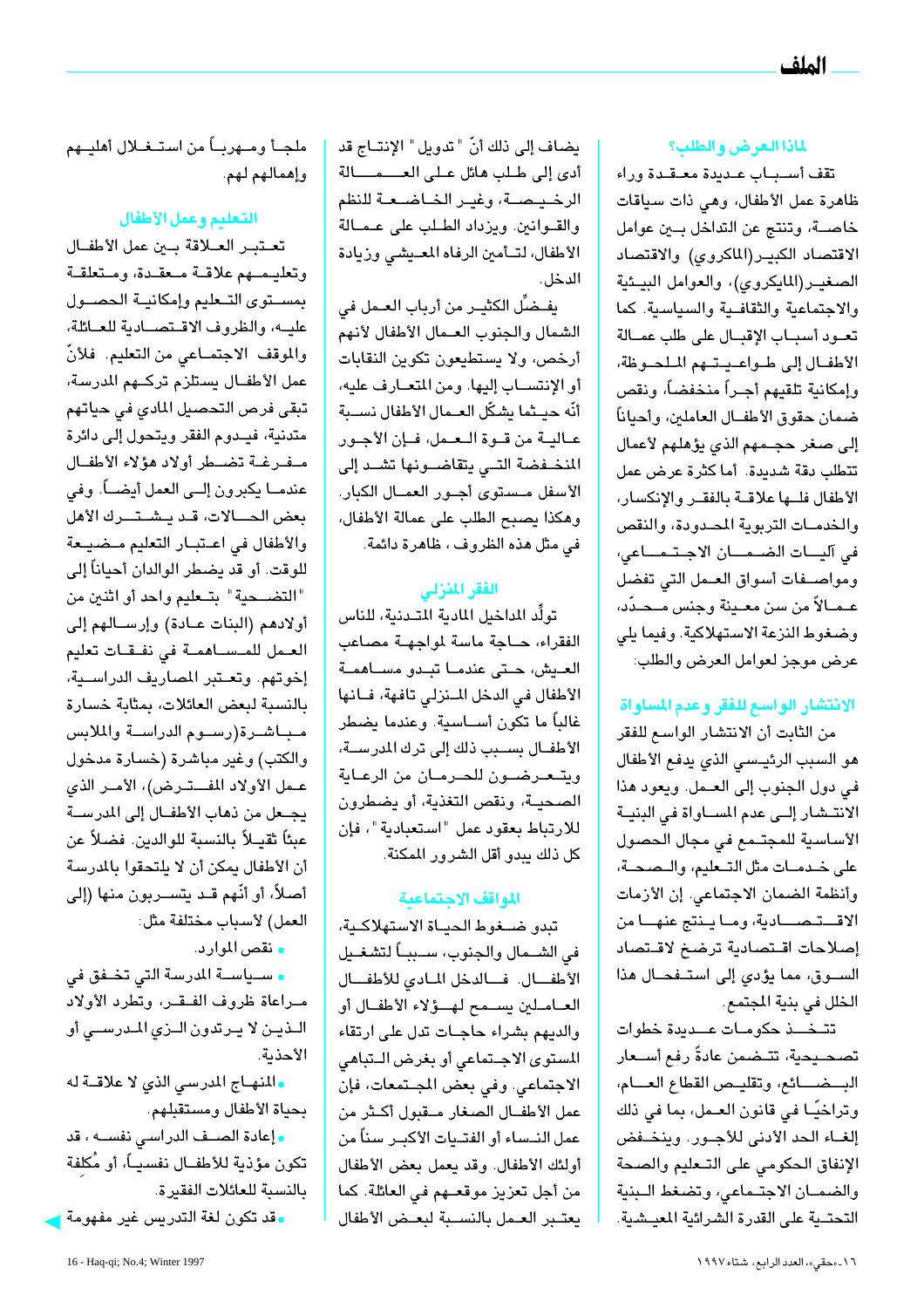الملف

بالنسبة لأطفال الأقليات العرقية.

والعقوبات الجسدية، أو الضوب التكر , .

وقد يكون توقيت الدراسة غير متناسب مع أوقات عمل الأطفال(كما في الزراعة مثلاً).

• قلد يكون ملوقع المدرسلة بعليداً بالنسبة للأطفال، وقد يضاعف من هذه المشكلة غياب تسهيلات نقل الاطفال في المناطق النائية.

وتعانى الفتيات من ضغوطات عديدة في التعليم، ويعتبر الضغط عليهن للالتحاق بــالعمل كبيراً في مــعظم أنحاء العالم. وحيث تشح الموارد المالية، يميل الأهل إلى الاعتقاد بعدم جدوى تعليم البنات. وقـد يعـتـبر التـعليم مـصـدراً لتهديد أخلاق البنات، أو عديم الجدوى، إذ يكفي أن تتـعلّـم البنت كـيف تصــبح زوجة صالحة! وقد يعتبر بعض الاهل ان الالتحاق بالمدرســة لا يؤمن المصلحة الفضلي للبنت، لأنها قد لا تجد عملاً ولن تحصـد من التعليم إلا "الأوهام". وفي بعض المناطق يصبح العثور على زوج للفتـاة المتعلمـة أمراً صــعبــاً. وقد يرى البعض أن التـعليم يضيّق الفـرص أمام مـستـقـبل الفتـاة ولا يوسـّـعهـا . وفى الأماكن التى يمارس فـيهـا التميـيز بين الجنسين في ســوق العمل، فــإنّ الرجال وحـــدهم ـ دون الـنســــاء ـ يمكنــهم الحصبول على وظائف بمرتبات جبيدة، مما يدفع الفتيات إلى اعتبار أن لا فائدة ترجى من التعليم. <mark>-</mark>

مراجع رئيسية: "وضع الأطفال في العالم"، اليونيسيف، ١٩٩٧. "عمل الأطفال: نحو إزالة الوصية "، جنيف، مكتب العمل الدولي، ١٩٩٦.

Marcus, Rachel; Harper, Caroline: "Small Hands Children in the Wartus, Kachel, Harper, Caroline. *Small Hands Children*<br>Working World' SCF-UK, 1997. Bequele, A' Myers, W.E.<br>"First Things First in Child Labor", Geneva' International Labor Office. 1995

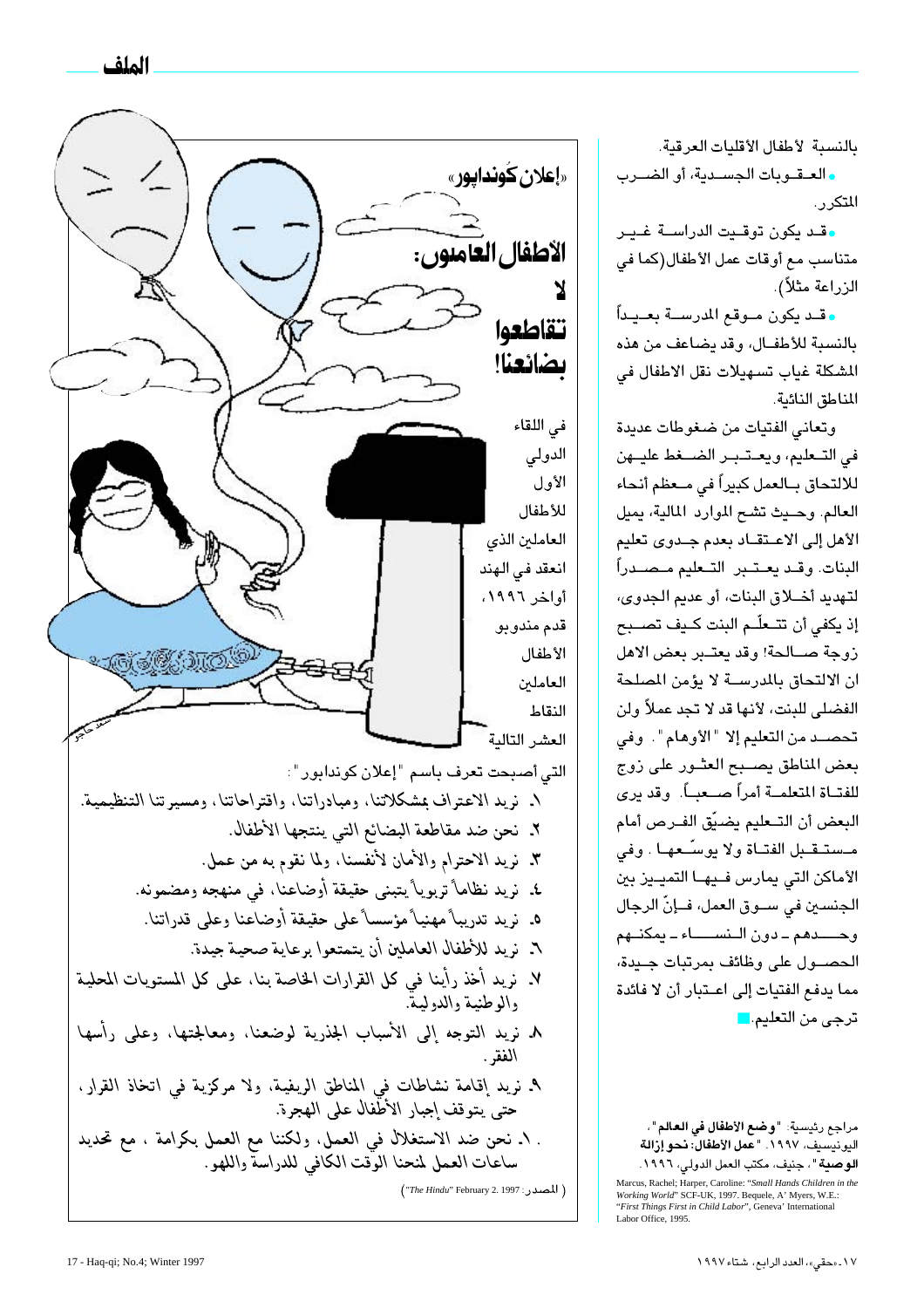مجموعة من الاتفاقيات الدولية لتنظيم عمالة الأطفال

المسيرة التشريعية 1994-1919

شهد الموقف العالمي من مسـألة عمل الأطفـال منذ صدور أولى الاتفاقيات الـدولية بهـذا الخصوص عـام ١٩١٩ ـ التى تناولت عـمل الأطفال من منظور العـمل المأجور في صنـاعات القطاع الرسمى فــحسب ــ تطوراً ملحوظاً عــبر السنين، وعلى نطاق واسع. وتستعرض الجردة المستقاة من «وضع الأطفال في العالم ١٩٩٧» ومصادر أخرى، التشريعات التالية علامات على الطريق في المسيـرة العـالميـة الطويلة الهـادفة لحـمـاية الأطفال:

#### ١٩١٩: الاتفاقية رقم (٥) بشأن الحد الأدنى لسن العمل (الصناعة)

جرى تبنِّي هذه الاتفــاقية في الجلسة الأولى لمنظمــة العمل الدولية، حيث صادق عليها ٧٢ بلداً. وحددّت هذه الاتفاقية سن الرابعة عشـر باعـتبـاره الحـد الأدنى الذى يسـمح بموجبـه بتشغيل الأطفال في الصناعــة. وشكّلت هذه الاتفاقية أول جهد دولي لتنظيم مشاركة الأطفال في قطاع العـمل. وأتبعـتهـا منظمة العـمل بعدد آخـر من الاتفاقيـات الخاصة بـالنشاطات الاقتصادية الأخرى.

#### ١٩٣٠: إتفاقية منظمة العمل الدولية رقم (٢٩) الخاصة بالعمل القسرى

توفر هذه الاتفاقية الأساس القانوني للقضاء على العمل القسرى أو الإجباري في أشكاله كافة. ويعني تعبير "العمل القسـرى الإجباري" كل نوع من أنواع العمل أو الخـدمة، يتم فرضه على أي شخص تحت التهديد بالعقوبة. وبلغ عدد الدول التي صادقت على الاتـفاقيـة ١٣٩ دولة حتى منتصف شــهر أيلول/ سبتمبر ١٩٩٦.

#### ١٩٦٦: الميثاق العالمي للحقوق المدنية والسياسية

وتبنِّته الجمعية العمــومية للأمم المتحدة عام ١٩٦٦، ولكنه دخل حيّىز التنفيــذ في عام ١٩٧٦. يؤكد الميــثاق على مــبادئ الإعلان العـالمي لحقـوق الإنسان (١٩٤٨) بالنسـبة للحـقوق المدنيــة والسيــاسيــة، ويُلزم الدول الموقــعة باتخــاذ الخطوات العملية التي تضمن تــطبيق هذه الـحقوق. وتنص المادة (٨) من الميثاق عـلى أنه لا يجوز استعـباد أحد أو إجباره عـلى الخدمة أوالطلب منه القيام بالعمل القسرى أو الإجبارى. وصادقت ١٣٥ دولة على الميثاق حتى منتصف أيلول /سبتمبر ١٩٩٦.

#### ١٩٦٦: الميثاق العالمي للحقوق الاقتصادية والاجتماعية والثقافية

تبنَّته الجمعية العمومية للأمم المتحدة عام١٩٦٦. دخل حيز التنفيذ عام ١٩٧٦. يعـيد الميثاق تأكيد مـبادئ الإعلان العالمي لحقوق الإنسان فيما يخص الحقـوق الاقتصادية والاجتماعية والثقافية. وتلزم المادة (١٠) الدول الموقعة على حماية صغار السن من الاستغلال الاقتصادي ومن تشغيلهم في أعمال تُلحق الأذى بأخــلاقهم أو صــحتــهم أو حيــاتهم ، أو يمكن أن تعيق نماءهم الطـبيعي. كـما تُلزم الدول الأعضــاء بوضـع حد أدنى لسن العــمل، يُمنـع بموجبــه تشـغيل الأطفــال تحت السن المحددة في عمل مــأجور، تحت طائلة العقاب من قــبَل القانون. وصادقت على الاتفاقية ١٣٥ دولة في منتصف أيلول/ سبتمبر ١٩٩٦.

#### ١٩٧٣: إتفاقية منظمة العمل الدولية رقم (١٣٨) عن الحد الأدني لسن العمل

تُبطل هذه الاتفاقــية ما سبقــها من الاتفاقيــات النافذة فى قطاعــات إقــتــصـاديــة محــددة. وتُلزم هذه الاتفــاقــيــة الدول الأعضــاء باتباع سيـاسات وطنيـة، تهدف إلى ضمـان الإلغاء الفـعّال لعــمل الأطفال. وتنص، في هذا الســياق، علــي وجوب عدم تشــغيل أي طفل، في أي من القطاعات الاقتــصـادية، تحت السن المقرَّرة لإنهاء الدراسة الإلـزامية، وفي كل الأحوال ليس قبل إتمامــهم الخامســة عشر. وحــدّدت سن العمل في أي من المجالات التي يحتمل أن تُعرِّض الصحة أو السلامة أو الأخلاق للخطر، بثمــانية عشر عــاماً. صـادقت على الاتفاقــية ٤٩ دولة، حتى منتصف أيلول/سبتمبر١٩٩٦.

#### التوصية رقم (١٤٦) عن الحد الأدنى لسن العمل

تدعو دول العالم إلى رفع الحد الأدنى لسن العمل إلى ١٦ عاماً. ومع أنّ الــتوصية غيــر مُلزمة من الناحية القــانونية، إلا أنَّها تشكَّل نداءً قوياً إلى الدول الأعضاء للعــمل وفقًا للتوصـية.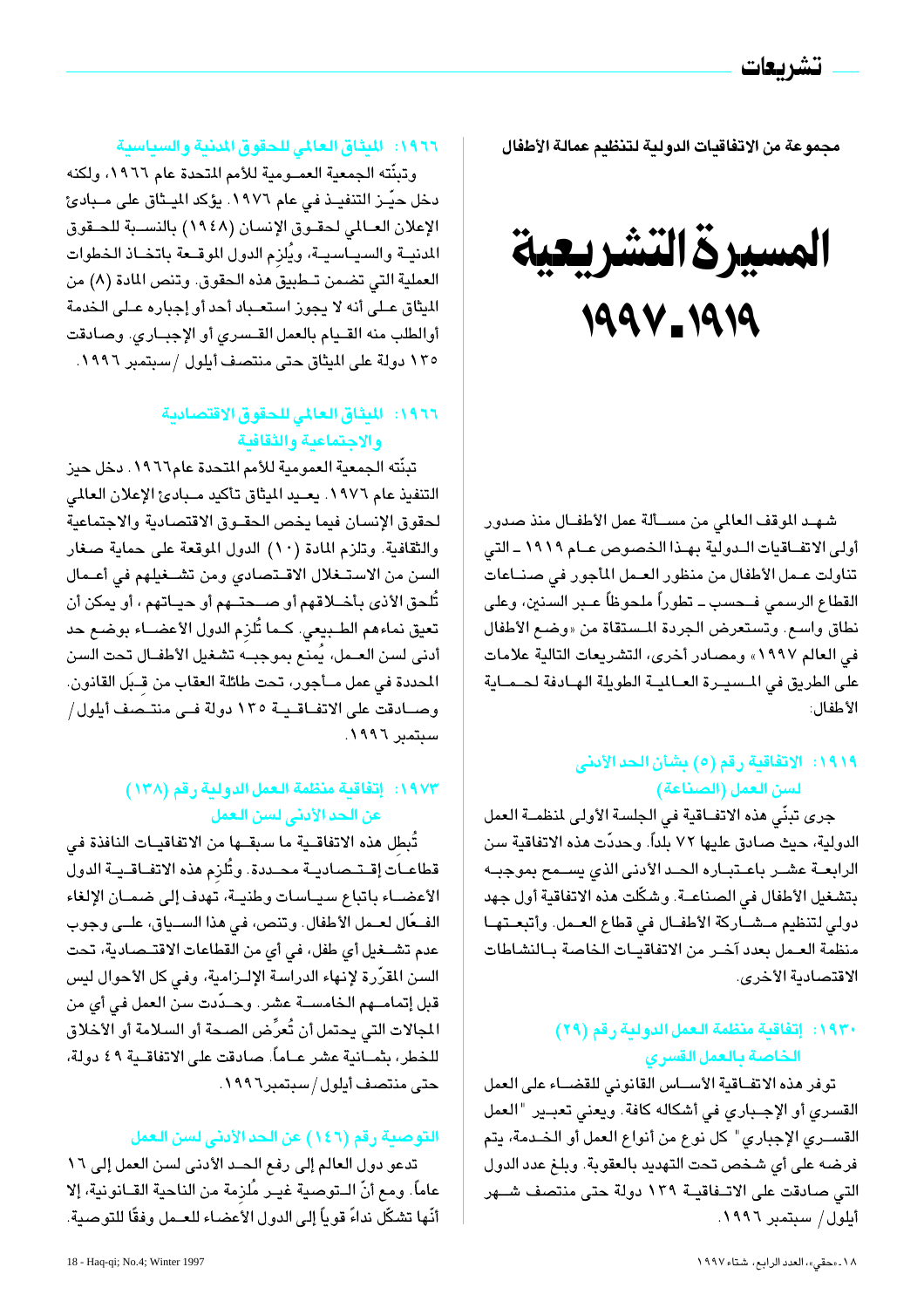وتعتبـر الإتفاقية رقم (١٣٨) هذه التـوصية، اكثـر الاتفاقات والبيانات العالمية الخاصة بعمل الأطفال شمولاً.

#### ١٩٨٩: إتفاقية حقوق الطفل

تضم بين دفّتيهــا، وبصورة متلاحمة ومتكاملة، مــجموعة كاملة من الحقوق المدنية والسياسية والاقتصادية والاجتماعية والثقافية، الخــاصـة بـجميع فئات الأطفال، والتي تُعــتبر حيوية لبقائهم، ونمائهم وحمايتهم، في حيــاة مجتمعاتهم. ونظراً لهذا الربط بين حــقوق الأطفــال، وبين بقــائهم ونمائهم ، فإنّ مــواد الاتفاقيـة كافة تعالج ـ بالتـالى ـ مسائل تتعلق بـعمل الأطفال وأثره عليهم، في مجـال التعليم، والصحة، والتـغذية، والراحة والاستجمام، والضحان الاجتماعي، ومسؤوليات الآباء والأمهـات. ويقضى أحد بنود الاتـفاقيـة بأن يؤخذ بالاعتـبار بصورة جازمة، كل ما هو أفـضل لمصلحة الأطفال في الأعمال كافة، التي تتصل بهم. كـما تعتـرف المادة (٣٢) بحق الأطفال في الحمـاية من الأشغال التي تتهـدد صـحتهم أو تعليـمهم أو نماءهم. وتفرض على الدول الأعضاء أن تضع حداً أدنى لسن العمل، وأن تحسَّن ظروف العمل. صــادقت على الاتفاقية ١٨٧ دولة، حتى منتصف أيلول /سبتمبر ١٩٩٦.

هناك مـادة أخرى في اتفـاقيــة حقــوق الطفل، على علاقــة بموضوع عـمالة الأطفــال، هي المادة ١٣. تنص هذه المادة على حق الطفل في الراحة واللهــو. وتطالب المادة ٣٥ الدول الموقِّعة بمنع بيع الأطفــال والمتاجــرة بهم من مكان الى آخر. أمــا المادة ٣٤، فتجبر الدول الأعـضـاء على حماية الأطفال من كل أشكال الاستغــلال الجنسي. وتُحدِّد المادة ٣٦ واجبات الــدول الموقَّعة بحمـاية الأطفال من كل أشـكال الاستغـلال. وتنص المادة ١٢

على حق الطفل بالتـعبير عـن رأيه، وبوضـع هذا الرأى موضـع الاعتبار، والمادة ٢٨ على حق الطفل بالتعليم.

#### ١٩٩٧: خطة أوسلو للعمل على الصعيد الدولي

عُـقـد في أوسلو بــين ٢٧ و٣٠ تشــرين الأول/ أكــتـوبر ۱۹۹۷، مـؤتمر دولی حضــره وزراء ومـسؤولـون نقابيـون ومنظمـات أهلية، من ٤٠ دولة، لـلتعـجيل في اتخـاذ خطوات عملية ضد استغلال الأطفال.

١ـ حث الدول على توقيع وتطبيق: أ-الاتفاقية الدولية لحقوق الطفل. ب ـ اتفاقـية منظمة العـمل الدولية رقم ١٣٨، لتـحديد الـحد الأدنـي لسـن عمالة الأطفال (حاليًا ١٥ عاماً). ج ـ الاتفـاقيــة الجديدة لمنظمــة العمل الدوليـةلحمـاية الأطفــال العاملين (دون ١٨ عــاماً) في الصناعــات الخطرة. ٢ ــ تخــصـــيص مــزيد من الموارد الماليــة للمــشـــاريـع التى تساعد الأطفال على الالتحـــاق بالمدرسة بدل العمل. ٣\_ تعويض العائلات بدل عمل أطفالها. ٤\_ مـحاربة الفــقر عــبر برامــج تدعم النمو الاقــتصــادى، والتعليم والصحة.

٥\_ مراجعة برامج التطوير الحاليــة، لتحسين نسبة الإفادة من الموارد ،وتحسين مردودها.

٦ـ تحسين أنظمــة جـمع ومراقـبـة المعلومـات في الدول النامية، للتمكّن من فهم ومعالجة أسباب عمالة الأطفال بفعالية أكبر .■

| الاتفاقية ١٠٠    الاتفاقية ١٠٥    الاتفاقية ١١١    الاتفاقية ١٣٨<br>الاتفاقىة ٩٨<br>الاتفاقية ٨٧<br>الاتفاقية ٢٩<br>البلدان<br>العربية الموقعة على<br>$\times$<br>البحرين<br>$\times$<br>$\times$<br>$\times$<br>$\times$<br>$\times$<br>$\times$<br>العراق<br>٢٩: العمل القسرى<br>$\times$<br>$\times$<br>$\times$<br>$\times$<br>$\boldsymbol{\times}$<br>الأردن<br>$\times$<br>وحماية حق التنظيم<br>$\boldsymbol{\times}$<br>$\times$<br>$\pmb{\times}$<br>$\times$<br>الكويت<br>٩٨: مبادئ حق التنظيم<br>$\times$<br>$\times$<br>$\times$<br>$\boldsymbol{\mathsf{x}}$<br>لبنان<br>$\times$<br>والمفاوضة الجماعية<br>×<br>عمان<br>والعاملات فى<br>قطر<br>$\times$<br>الأجر عن أعمال<br>متساوىة<br>$\times$<br>$\times$<br>$\times$<br>السعودية<br>$\times$<br>١٠٥: إلغاء العمل<br>$\times$<br>$\times$<br>$\times$<br>سورية<br>$\times$<br>$\boldsymbol{\times}$<br>القسرى<br>$\times$<br>$\times$ |                           |          |  |  |  |  |
|-------------------------------------------------------------------------------------------------------------------------------------------------------------------------------------------------------------------------------------------------------------------------------------------------------------------------------------------------------------------------------------------------------------------------------------------------------------------------------------------------------------------------------------------------------------------------------------------------------------------------------------------------------------------------------------------------------------------------------------------------------------------------------------------------------------------------------------------------------------------------------------------------------|---------------------------|----------|--|--|--|--|
|                                                                                                                                                                                                                                                                                                                                                                                                                                                                                                                                                                                                                                                                                                                                                                                                                                                                                                       | هذا الجدول يبيّن البلدان  |          |  |  |  |  |
|                                                                                                                                                                                                                                                                                                                                                                                                                                                                                                                                                                                                                                                                                                                                                                                                                                                                                                       | الاتفاقيات ذات العلاقة    |          |  |  |  |  |
|                                                                                                                                                                                                                                                                                                                                                                                                                                                                                                                                                                                                                                                                                                                                                                                                                                                                                                       | بتشغيل الأطفال التالية:   |          |  |  |  |  |
|                                                                                                                                                                                                                                                                                                                                                                                                                                                                                                                                                                                                                                                                                                                                                                                                                                                                                                       | ٨٧: الحرية النقابية       |          |  |  |  |  |
|                                                                                                                                                                                                                                                                                                                                                                                                                                                                                                                                                                                                                                                                                                                                                                                                                                                                                                       |                           |          |  |  |  |  |
|                                                                                                                                                                                                                                                                                                                                                                                                                                                                                                                                                                                                                                                                                                                                                                                                                                                                                                       |                           |          |  |  |  |  |
|                                                                                                                                                                                                                                                                                                                                                                                                                                                                                                                                                                                                                                                                                                                                                                                                                                                                                                       | ۱۰۰: مساواة العمال        |          |  |  |  |  |
|                                                                                                                                                                                                                                                                                                                                                                                                                                                                                                                                                                                                                                                                                                                                                                                                                                                                                                       |                           |          |  |  |  |  |
|                                                                                                                                                                                                                                                                                                                                                                                                                                                                                                                                                                                                                                                                                                                                                                                                                                                                                                       |                           |          |  |  |  |  |
|                                                                                                                                                                                                                                                                                                                                                                                                                                                                                                                                                                                                                                                                                                                                                                                                                                                                                                       |                           |          |  |  |  |  |
|                                                                                                                                                                                                                                                                                                                                                                                                                                                                                                                                                                                                                                                                                                                                                                                                                                                                                                       | ١١١١: إلغاء التمييز في    | الإمارات |  |  |  |  |
| الاستخدام والمهنة<br>$\overline{\mathsf{x}}$<br>$\boldsymbol{\times}$<br>$\times$<br>اليمن<br>$\times$<br>$\times$<br>$\times$                                                                                                                                                                                                                                                                                                                                                                                                                                                                                                                                                                                                                                                                                                                                                                        | ١٣٨: الحد الأدنى لسن      |          |  |  |  |  |
| العمل<br>$\lambda$<br>٣<br>V<br>$\mathbf{L}$<br>المجموع<br>$\lambda$<br>٥                                                                                                                                                                                                                                                                                                                                                                                                                                                                                                                                                                                                                                                                                                                                                                                                                             | (عن: منظمة العمل الدولية) |          |  |  |  |  |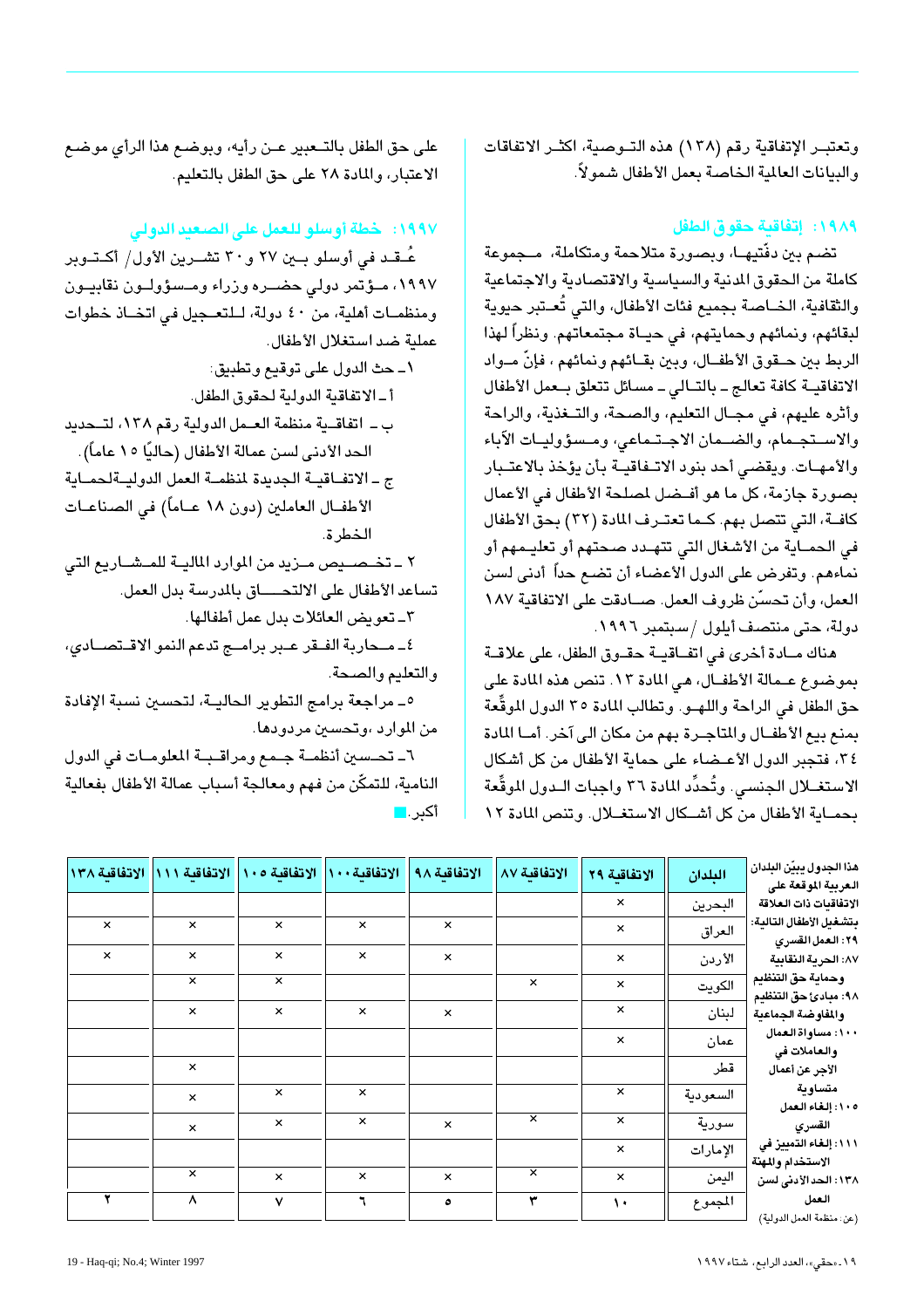بين المواقف الاخلاقية والحلول العملية

# ما العمل؟

يمكن التمييز بسن ثلاثة مواقف أساسية بشأن عـمالة الأطفــال. وتجتمــع ملامح هذه المواقف الشلاثة عـمليــاً في أسلوب عــمل كل المؤسسات المعنية:

١\_ لا يجوز للأطفال أن يتقاضوا مالاً لقاء مساعدة عائلاتهم في أعمال بيتيــة خفيفــة، لأنه من المفترض أن يكون الأطفــال منتسبين إلى المدرسة ومستمــتعين بأوقات لـهوهم، ولا يعملون.

٢\_ من غير المستحب أن يعمل الأطفال، إلا أن بعضـــهم يضطر لذلك لمساعدة عـــائلته في مــواجـــهـــة مــتطلبـــات الـعــيش، وزيادة دخل العائلة.

٣ـ ليــس بـالضــــــرورة أن يكون عـــــمل الأطفــال غيــر مــســتحب، فــهم يملكون مــثل الكبار، الحقِّ في العمل لقاء أجر.

وانسجــاماً مع هذا الموقف الأخــير، هناك اعتــراف بـالمظاهر الإيجـابية لجزء من عــمالة الأطفال. لذلك، تنصــرف المداخلات إلى الـعمل على تحسين شروط العمل وحقوقه، بالنسبة لجــمــيع الـعـــاملـيْن (كــبـــاراً وصـــغـــاراً)، مع التـــشديد على حـــقــوق الـعمـــال الصـغـــار فى بعض الحــالات. وهذا هو مــوقف الحــركــات المناهضة لانتـشار عمــالة الأطفال في جــميـع أرجاء العالم .

ومن المفيـد أن تؤخذ بالاعـتبــار، عناصر المواقف الثــلاثة عند صــيــاغــة السيــاســات والبرامج التى تُعـنى بمختلف حالات عـمالة الأطفال.

#### حلول مقترحة لعمالة الأطفال

١ـ قـبـاس الأثر: لا بد من تقــيـيم وتوثيق أثر التـدخلات في مـجال عـمالة الأطفال، حـتى نحقق المسـاهمة ببرمــجة أكثــر تحديداً وفعالــية. وينطبق هذا على الأنواع التالية من التدخلات: المناصرة، رفع الوعي، دعم منظمات عـمالة الأطفال كاســتراتيــجيــة لدعم الأطفال العــاملين، التدخلات المبنية على أساس قـانونى، تدخلات القطاع الخـاص والتـدخـلات المتعلقة بالتجارة.

٢\_ مـساهمــة الأطفال العــاملين: كل عمل يتم في مـجال عمـالة الأطفال، لا بد له من مراعـاة تطلعات الأطفـال العاملين وعــائلاتهم، ومن أن يؤسَّس على مــبـدأ "المصـالح الفضلي للطفل" وعلى تفـهم عميق لتعقيدات أوضاع الأطفال العاملين.

٣- دمج التسرابط بين الاقتصصاد الكبيـر(ماكرو) والصــغيـر (مايكرو) في البرمجة: تحتاج برمجة العمل على الحد من عمـالة الأطفـال، إلى توضـيح الروابط بين العمل على مسستوى الاقتصاد الصغير لتحسبن ظروف الأطفال العاملين ومعالجة الأسباب المتعلقة بالمستوى المحلى، وبين العمل على مستـوى الاقتصاد الكبير والتـوجه نحو الأسباب الجذرية.

٤ـ دمج المقاربات: من أجل الوصول بالإنجازات إلى الحد الأقـصي، ومحاولة تجنب الآثار السلبية غير المقصودة، لا بد لبرمجــة العمل في مجال عــمالة الأطفال من مـحاولــة تجريب أكـثـر من نوع من أنواع التدخل، ومن توضيح الروابط بين هذه الأنواع.

٥\_ المخاطر: لا بد من تطوير معـيار أكثر دقة، خاصة في الإطار المحلي لتقييم للخاطر على الأطفال الذين يمارسون أعـمالاً مـخـتلفة. وعلــى هذا المعيــار أن يراعى العاملين.

٦- تعريف الاســتـغــلال: لا بد من

القيام بذلك محليــاً، ولا بد لهذا التعريف من أن يشــمـل مــســـائل عــديــدة مــثل: الرواتب، الظروف، ساعات العمل، حرية الاستقالة، مستوى المسؤولية الملقاة على عانق الأطفال مقارنة مع مستوى نموهم، ولا بد للتحريف من أن يشمل أيضًا «عـدم مراعاة حقــوق الأطفال في القانون المحلي».

٧ـ مـراجعــة المسائل المؤســساتيــة: للتعرف إلى طرق تحسين التنسيق بين مختلف العناصر ذات العلاقة بعمالة الأطفال، لا غني عن تطوير التنسيق بين مسختلف الوزارات، وبين الحكومسة والمنظمـات الأهلية من جـهة والمنظمـات المتجذرة في المجتمع المطي من جهة ثانية، وذلك لتقرير وتنفيذ استراتيجيات أكثر فعالية.

٨- تقـيـيم الأثر الاجتــمــاعى: لا بد لتقـييم الأثر الاجـتماعي مـن أن يشمل تحليلاً لتــأثير عمــالة الأطفال كــعنصر حــاسـم في مخــتلف فــئات الأطفــال. إنّ تطلعات الأطفال لتغيير أعباء العمل، لا بد من أن تشكل قــسمــاً مــهمــاً من هذا التحليل.

٩ـ نشر الوعى: هناك ضرورة، فى بلدان الشهمال والجنوب، لنشس الوعى بتعـقيدات مـشكلات معينة. وتتـضمن قائحة المواضيع المطلوب استهدافها: الأطفال العاملين، الأهل، أرباب العمل، فريق دعم من رجـال القـانون، صناع القرار والرأى العام.

١٠- البحث: هناك حـاجة للبـحث، في مناطق عديدة، ولا بد لهذا البحث من أن يستهدف موضوعاً محدداً، ولا يكون مقحماً في حياة الأطفال بطريقة لا مبرر لها. وتتضمن المواضيع الأساسية:

• ترسيخ مضامين أنماط وسياسات الاقتصاد الكبير (ماكرو) .

• تقييم آثار السياسـة الاجتماعـية على مستوى الاقتصــاد الكبير(ماكرو)، مثل أنظمة الضمان الاجتماعي وبرامج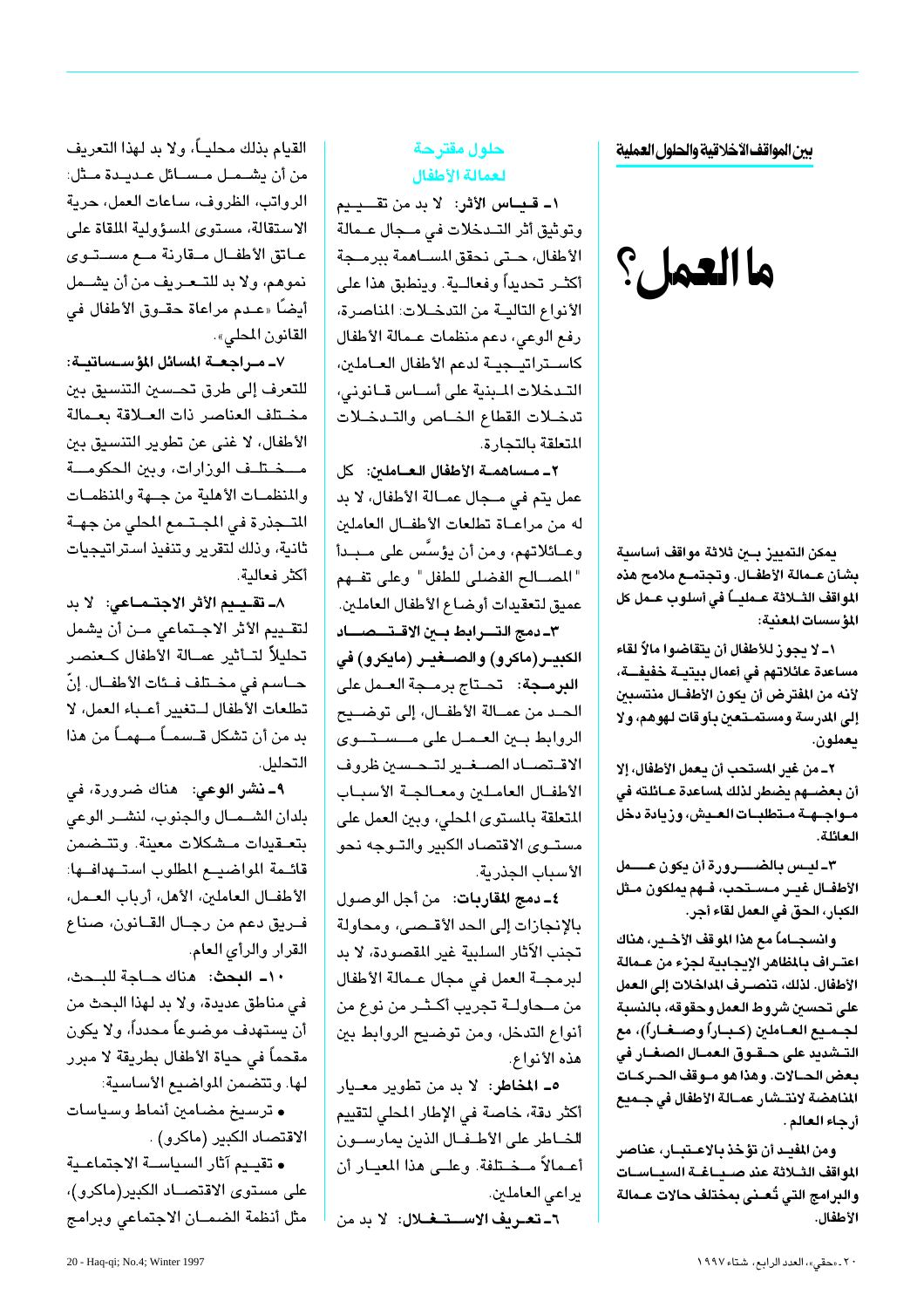لا تقل للطفل: "غداً" لقد ارتكبنا الكثير من الأخطاء والخطايا… غير إنّ إهمال الأطفال. هو أفظع جرائمنا… إهمال ينبوع الحياة. حاجات كثيَّرة يمكن أن تنتظر، أما الطفل... فلا إن عظام الطفل تنمو في هذه اللحظة ودمه يتكوَّن، في هذه اللحظة وتنمو أحاسيسه وحواسه في هذه اللحظة. لا يمكن أن تقول للطفل: "غداً" فللطفل اسم واحد: "اليوم" (غابرييلا ميسترال، شاعرة من تشيلي، حائزة جائزة نوبل للآداب)



• تحديد العلاقات بين عــمـالة الأطفال، والفقر، وعدم المساواة، والعزل الاجتماعی فی دول الشمال.

• تحليل آثار مجموعات محددة من الصدمات والضغوط على حياة العائلة مستْل مسرض نقص المناعسة، أو آثار الحروب على عمالة الأطفال.

• فحص الروابط بين عمالة الكبار والأطفال في قطاعات معينة.

• فهم موقع العمل في حياة الأطفال فى ثقافات عديدة، وأكثر البيئات الاجتماعية، وفي أكثر من نمط اقتصادي واحد.

ويلاحظ قلّة المواد المنشسورة عن عمالة الأطفال، في وسط وشمال افريقيا والشرق الأوسط وآسيا الوسطى.

تحارب عملية للحلول: حالتان من الصين وباكستان

نعرض فيما يلي لحالتى تدخُّل نموذجيتين في عـمالة الأطفال، في دول الجنوب. تقدم هاتان الحـالتـان نماذج للآثار السلسية والايحيانية للخطوات

المتخذة من أجل تحسين أوضاع الأطفال العاملين.

#### الحالة الأولى : رياض للأطفال

أقامت بعض المدارس الريفيية الصــينية، خــاصة فــى المناطق الجبليــة، رياضاً للأطـفال،حتى لا تبــقى الفتــيات البـالغـات سن الدراسـة في منازلهن، لا يفعلن سوى رعاية إخوتهن الأصغر سناً. وفي الـعـام ١٩٨٦، أقـــيـــمت في مقاطعة "غانسو" مراكز لرعاية أطفال الأمهـات العامــلات. فضــلاً عن اعتـماد مواعيد مرنة لأوقات الحصص الدراسية وتخصيص مساعدة مالية وحملات لجعل الدراســة أكثر مـتعة. لقد ســاعدت رياض الأطفــال هذه بشكـل واضح في رفع أعداد البنات الملتحقات بالمدرسة. والدليل على ذلك أن انتساب الفـتيات إلى المدارس الابتعائية زاد بنسبية ٢٪، وبنسبة ٢٪ في انتسـابهن إلى المدارس الثانوية وذلك فيما بين ١٩٨٦ ـ ١٩٨٩. يمكن لـرياض الأطفــال هذه أن تحــقق فــوائد أخرى في مــجال تنمــية الطفــولة المكرة.



#### الحالة الثانية: رعاية الأطفال مالياً

تضمن برنامج التطوير الريفي الذي نفــذته مـنظمـــة "غـــوث الأطفـــال" البريطانية SCF-UK في باكستان تأمين دعم مالي للأطفال، لتـخفيف انخراطهم في صناعــة السـجـاد. وقــد أثبت هذا البرنامج نجاحه في تحسين أوضــاع الأطفــال الذين شــملــهم. فــقــد بقى كل هؤلاء الأطفال في مدارسهم ، مما يثبت أن تأمين مبلغ صغير من المال في الوقت المناسب يمــكن أن يكون حــاســــمــاً في تحـديد مــا إذا كان الطفــل سـيــدرس أو يعمل. ومع ذلك، فقد طرح هذا البرنامج تســاؤلاً عن مدى فــعاليــة هذا الأسلوب كاســتراتيجيــة عامة، علمــاً بأنّ صناعة السجاد المتنامية استمرت في استقطاب ما تحتاجه من أطفال.

وكانت الخلاصة أنّ الحاجة مـاسة إلى خطوات على مـسـتوى الاقـتصــاد الكبير (ماكرو). <mark>-</mark>

MARCUS, RACHEL, HARPER, CAROLINE. : (عن "SMALL HANDS IN THE WORKING WORLD" SCF, 1997.)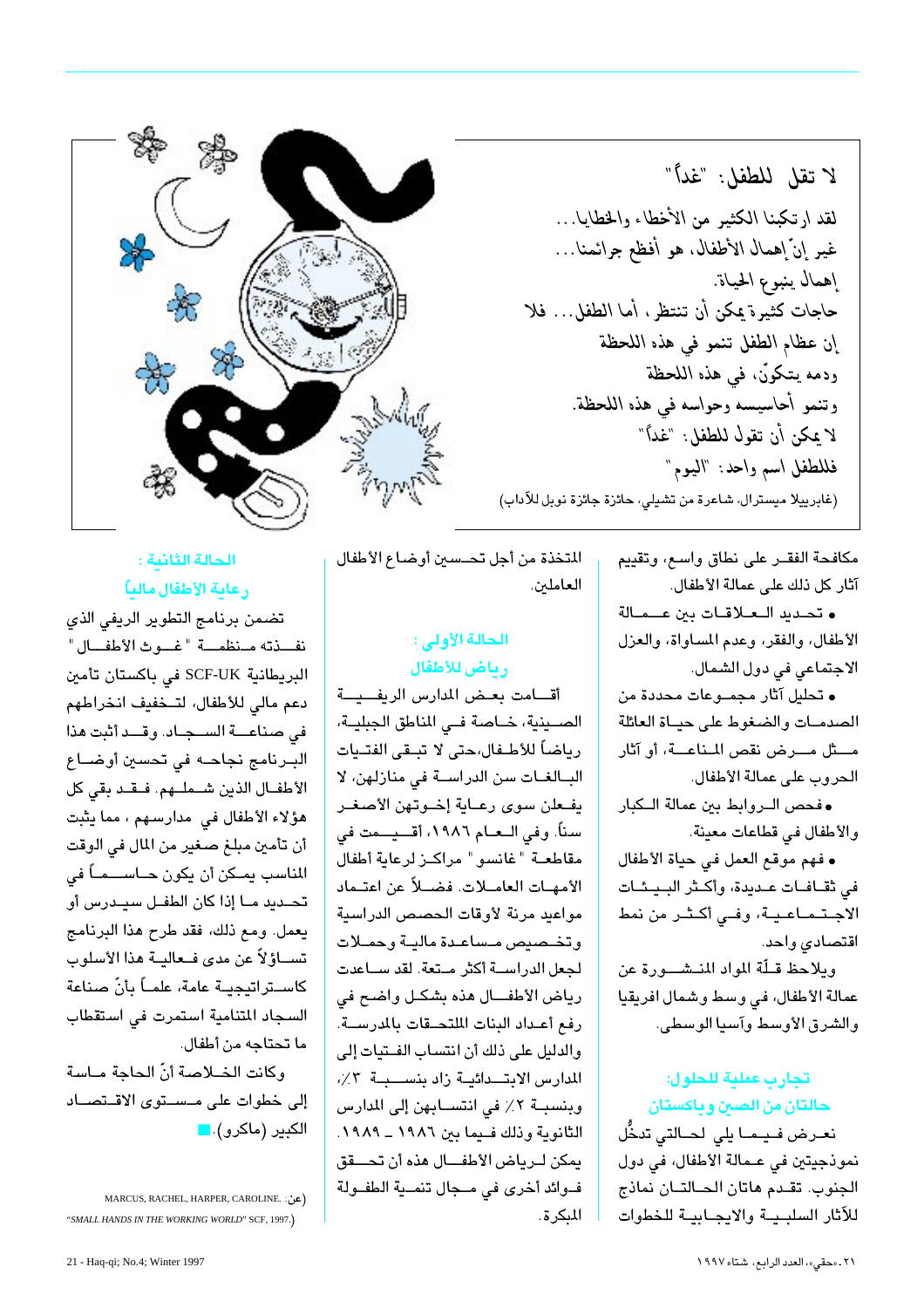# موارد







#### صفحة في الانترنت عن عمالة الأطفال

يمكن الدخول إلى هذه الصفحة على "شبكة المعلومات عن حقوق الطفل "

وتتضمن هذه الصفحة المعلومات التالية عن عمالة الأطفال: ـ نصوص كاملة لأوراق العمل التى تحدد سياسة مختلف المنظمات التى تُعنى بعمالة الأطفال.

- روابط بمؤسسات اليونيسيف ورادا بارنن وسواها.

ـ قوائم منشورات اليونسيف

والمنظمة العالمية المناهضة للعبودية.

ـ الندوات السابقة واللاحقة.

ـ المنظمات التى تعنى بعمالة الأطفال.

- \_ الاتفاقيات الدولية.
- \_ التشريعات الوطنية. ـ قواعد سلوك أرباب العمل.
- للدخول على صفحة الانترنت: CRIN on Internet http://www.crin.org

للحصول على مزيد من المعلومات والمطبوعات عن عمالة

الأطفال: يمكن الحصول على أدلة وقوائم بالمنشورات الجديدة عن عمالة الأطفال مجاناً، من مكاتب منظمة العمل في البلدان أو من

" منشورات منظمة العمل الدولية " : ILO Publications INTERNATIONAL LABOR OFFICE, CH-1211 GENEVA 22,<br>SWITZERLAND

#### عمل الأطفال: نحو إزالة الوصمة

أصدر هذا الكتاب مكتب العمل الدولي في جنيف وهو عبارة عن نص التقرير السادس فى مؤتمر العمل الدولى، الدورة ٨٦(١٩٩٧). ويعتبر هذا الكتاب جردة عالمية شاملة لمشكلة عمالة الأطفال، في التشريع وفي الواقع العملي ، في مختلف انحاء العالم. ويتطرق إلى جميع المسائل التطبيقية والتشريعية المتعلقة بعمالة الأطفال . ويتضمن جداول في كل هذه المسائل، ويعرض أخيراً للأطر التي تتم فيها عمليات التدخل لمحاولة حل مشكلات عمالة الأطفال. ثمن الكتاب ١٥ فرنگًا سويسريًّا، يُطلب من العنوان أعلاه.

#### ملف اتفاقية حقوق الطفل

هذا ملف كامل أصدرته اليونيسيف عن الاتفاقية الدولية

لحقوق الطفل، يتضمن النصوص التالية: ـ ملخص غير رسمى للمواد الرئيسية للاتفاقية. ـ الاتفاقية ومخاوف الدول الإسلامية. ـ كىفىة تنفىذ الاتفاقية. ـ حقوق الطفل في الميزان. ـ التكامل بين الاتفاقية وخطة عمل مؤتمر القمة للأطفال. - دور المنظمات الأهلية ووسائل الإعلام في الدفاع عن حقوق الأطفال. ـ الاتفاقية الدولية على ضوء أحكام الشريعة الإسلامية. ـ التثقيف والتوعية بشأن الاتفاقية. ـ مساهمة الأطفال فى الترويج للاتفاقية. يُطلب الملف من : اليونيسيف،

المكتب الإقليمي في الشرق الأوسط وشمال إفريقيا، ص.ب: ٨١١٧٢١، عمان-الاردن، الهاتف: ٦٢٩٥٧١ (٩٦٢٦)، الفاكس: ٤٩٠٠٤٩.

#### الأيدي الصغيرة : فيلم فيديو

فيلم تسجيلي عن عمالة الأطفال في غزة، أنتجه "برنامج غزة للصحة النفسية" في العام ١٩٩٦. مدة الفيلم ست وعشرون دقيقة، يروي مأساة عمالة الأطفال فى الظروف الاقتصادية القاسية لقطاع غزة، ويعرض للأوضاع العائلية البائسة للأطفال العاملين، وظروف العمل القاسية التي يعملون في إطارها، بما لا يتناسب مع سنهم وبنيتهم الجسدية.

أخرج الفيلم عبد السلام شحاده ونفذه في "مركز غزه للفيديو". يُطلب الفيلم من " برنامج غزة للصحة النفسية ".

#### اتفاقية حقوق الطفل انظروا إلى أنفسكم في عيوننا

يعرض هذا الكتاب بالرسوم والنص المبسط البنود الأساسية للاتفاقية العالمية لحقوق الطفل. وقد راعت الرسومات ذوق الطفل، وراعت لغته المبسطة المستوى اللغوى لإدراك الطفل.

قام بتكييف النص مع الاتفاقية الدولية لحقوق الطفل ، أحمد جرادات، ورسمتها أروى التل وحنان آغا. يُطلب من اتحاد المرأة الاردنية ، ولجنة حقوق الطفل الأردنية. عنوان

إتحاد المرأة الاردنية: ٨٨ شارع نابلس، جبل الحسين، ص.ب: ٨١١١٨٨ عمان ١١١٩٦، الهاتف: ٢٩٩٢ - ٦ (٢٦٢٦) الفاكس:  $.7.7992$ 

#### ما هي حقوقك؟

هذا الكتيب يعتبر دليلأ قانونياً يرشد الطفل الفلسطينى الخاضع للاحتلال إلى كيفية التصرف استناداً إلى حقوقه القانونية إذا اعتقل وهو بين الثانية عشر والثامنة عشر من عمره. وهو عبارة عن نشرة صادرة عن برنامج الخدمات القانونية الشترك للحركة العالمية للدفاع عن الأطفال. كما يتضمن الكتاب إرشاداً بشأن الاتصال باللجنة العالمية للدفاع عن الأطفال في حال تعرض الطفل لأى ملاحقة قانونية أو اعتقال. يُطلب من: الحركة العالمية للدفاع عن الأطفال (برنامج الخدمات القانونية المشترك) بيت حنينا الجديدة ـ عمارة الطحان (الطابق ٢)، الهاتف: ٢٩٢٤٦٥٦-٢٠٢.

#### وضع الأطفال في العالم ١٩٩٧

تقرير سنوى أعدته منظمة اليونيسيف عن وضع الأطفال في العالم، وقد استعنا به مرجعًا مهمًا لهذا العدد.

يتألف من ثلاثة فصول. يتناول الفصل الأول اتفاقية حقوق الطفل ومساهمتها فى دفع مسار العالم باتجاه تحقيق السلام والمساواة والتنمية والعدالة وتحسين أوضاع الأطفال. أما الفصل الثاني فيتناول الأطفال المعرضين للخطر نتيجة لحرمانهم من فرص التعليم وإقحامهم في دوامة الفقر بحيث باتت حقوقهم الأساسية وصحتهم بل وحتى حياتهم مهددة بالخطر، ويبحث في كيفية القضاء على عمالة الأطفال الخطرة ومنع استغلالهم في مواقع العمل. الفصل الثالث عبارة عن جداول إحصائية ضرورية لتقصي مستوى رفاه الأطفال والرعاية والتنشئة والموارد التى يتلقونها، فضلاً عن إحصائيات بنسبة الوفيات وأسبابها ومعدلات الالتحاق بالمدارس. كما يشمل مؤشرات أساسية عن الصحة والتغذية والتعليم والسكان والتقدّم الاقتصادى ووضع النساء، إلى غيرها من الإحصائيات التي تفيد الباحثين والعاملين فى مجال الأطفال ورعايتهم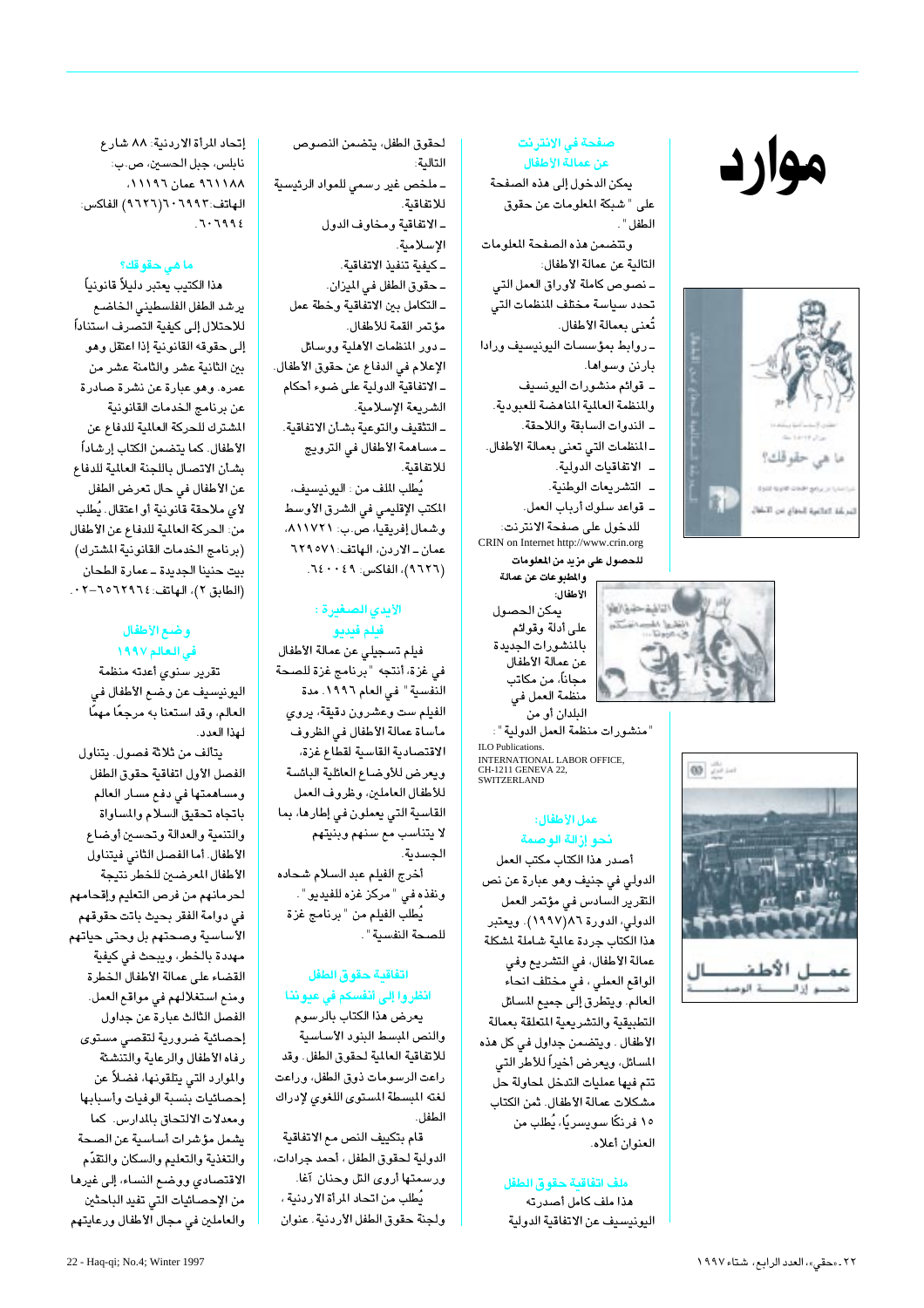عموماً. وهناك مجموعة من التحقيقات والصور والأشكال البيانية التى توضح صورة الطفل في العالم. صدرت النسخة العربية لهذا التقرير عن : قسم الإعلام والعلاقات الخارجية في مكتب اليونيسيف الإقليمى للشرق الأوسط وشمال أفريقيا، ص.ب: ٨١١٧٢١، الرمز البري*دي: ۱۱۱۸۸* عمان – الأردن.

#### "حقوق الإنسان " للاشخاص ذوي الإعاقة



وضعت هذا الكتاب أنجيلا جاف، وأصدره فرع الضفة الغربية للجنة الحقوقيين الدولية (مؤسسة " الحق " ). يدرس هذا الكتاب أحوال وحقوق الناس المعاقين بين الفلسطينيين تحت الاحتلال، ويغطى جميع النواحي القانونية والعملية، ويقدم اقتراحات للمستقبل، لحماية حقوق المعاقين في مناطق الاحتلال من التمييز في القوانين والمعاملة. يُطلب الكتاب من: "الحق" ص.ب

١٤١٣، رام الله، الهاتف:  $.9VY_Y - 9075Y$ 

#### سندريلا

هذه القصة من إعداد نجاة صبح الزِّق ولوشيان ماس: عن قصة فتاة معاقة تعانى من معاملة أخواتها الثلاث وزوجة أبيها القاسية ، التى تحتجزها في البيت بعيداً عن عيون الناس، خجلاً بها. مقتبسة بتصرف عن قصة

"سندريلا" المعروفة وهدفها تصحيح المواقف من الأشخاص المعاقين، ومن اندماجهم بمجتمعهم. فى الكتاب أنشطة تدريب مقترحة

لهذه الغاية (٢٣ صفحة بالالوان ـ السعر دولاران). تُطلب من المكتبات، أو من ورشة الموارد العربية (العنوان أدناه). أو من جمعية غوث الأطفال البريطانية، ص.ب: ٩، عين الحلوة، صيدا ــ لبنان الهاتف: ١ ٠ ٢ ٢٨٧١ (٣ - ٢١٦١).

#### لا تطور بدون لعب

دليل للأهل والمعلمات عن أهمية ودور اللعب عند الأطفال، من الولادة وحتى ١٠ سنوات. يتضمن هذا الدليل شرحاً عما يحتاجه الطفل للعب، وكيف يلعب في كل مراحل نموه، من الولادة حتى سن العاشرة. مع مراجع أخرى مفيدة في هذا المجال:

ـ ما هو اللعب؟ ضرورة اللعب وشروط اللعب. ـ الأطفال الذين لا يلعبون: الثقة

والشعور بالأمان، وحق الأطفال ىاللعب.

ـ العقبات أمام اللعب: ماذا نستطيع أن نفعل؟ إعداد كارين إيدنهامر وكريستينا فالهند(۲۷ صفحة، مقاس ۲۹×۲۹ سـم، السـعر ٣ دولارات). يُطلب من ورشة الموارد العربية (العنوان أدناه) .

#### الأحداث في لبنان

يؤرخ هذا الكتاب لإحدى أقدم المنظمات الأهلية التي تعنى بحقوق الأطفال في العالم العربي (تأسست في العام ١٩٣٦) وكان بين مؤسسيها في لبنان رئيس جمهورية سابق(الفرد نقاش) ورئيس وزراء سابق (سامي الصلح) ويرئسها حالياً القاضى الدكتور غسان رباح. يتضمن الكتاب توثيقاً لنشاط الجمعية طيلة ستين عاماً(۱۹۳٦–۱۹۹۲)، ودورها فی المجالين التشريعي والتطبيقي لرفع الوعى بحقوق الطفل واستصدار التشريعات المناسبة لذلك. يُطلب من: جمعية الاتحاد لحماية الأحداث في لبنان، الهاتف: ٢٧٩٧٢ ٤ (٢٦١١)، ص.ب: قصر العدل ٢٤٢٣/ ١١٦، بيروت \_ لبنان.

للحصول على نسخ من المنشورات الصادرة عن «ورشة الموارد العربية» أو ب<br>**لمزيد من المعلومات يرجى الاتصال بــ :**<br>ARC, P.O.Box: 7380, Nicosia - Cyprus Tel. (+3572) 766741, Fax: 766790 E-mail: arccyp@spidernet.com.cy

أو، بيروت: ص.ب: ٩٩١٦-١٣- بيروت الهاتف: ٧٤٢٠٧٥ (١٩٦١١)، الفاكس: ٧٧ ٢٠٢٤

# منشورات عن حقوق الطفل

تحويل حقوق الطفل إلى واقع يساعد هذا الدليل كلاً من الهيئات

الحكومية المعنية والمنظمات الأهلية. وهو يشمل: - قراءة في الإتفاقية من منظور

عربی، فی مدی تناغمها مع ظروف وتقاليد ومعتقدات المجتمعات العربية. ۔ تحليلاً للمعايير التي تقوم عليها الإتفاقية وكيفية تطبيقها. - أسس إعداد التقارير إلى لجنة

الأمم المتحدة لحقوق الطفل. - النص الكامل للإتفاقية.



ـ مراجع وعناوين مفيدة لمزيد من المعلومات والخبرات. إعداد: غانم بيبي وشيرين صيقلي. (٧٠ صفحة، ٣ دولارات).

#### المنظمات الأهلية وحقوق الطفل في البلدان العربية

دليل عملي عن دور العمل الأهلي في تطبيق ومراقبة اتفاقية حقوق الطفل. وهو يقدم:

- قراءة في جهود تطبيق الإتفاقية في المجتمعات العربية، ودور الهيئات الأهلية في إنشاء «الائتلافات الوطنية» وإعداد التقارير المكمِّلة أو المتخصصة عن أوضاع الأطفال في بلدانها.

۔ عرضاً للموقع الخاص الذي تتمتع به المنظمات الأهلية في تطبيق اتفاقية حقوق الطفل، وكيف يمكنها أن تساهم في مراقبة الإتفاقية.

- معلومات أساسية عن التنسيق والإئتلافات الأهلية المحلية.

- إرشادات مفصَّلة عن كيفية إعداد التقارير الأهلية وتقديمها إلى لجنة الأمم المتحدة لحقوق الطفل.

- مراجع وعناوين مفيدة لمزيد من المعلومات والخبرات. إعداد: غانم بيبي وشيرين صيقلي. (٧٢ صفحة، ٣ دولارات).

#### مساعدة الأطفال في الظروف الصعبة

دليل للمعلمين العاملين مع الأطفال في ظروف العنف والأوضاع القاسية، وهو يساعد على تمييز وفهم الآثار التي تتركها الحروب والنزاعات الاجتماعية العنيفة على مشاعر الأطفال وتطورهم. الخبرة دلّت على أنه مفيد في مساعدة جميع الأطفال وكل المعلمين في عملهم اليومي . خطوة خطوة نحو السـبل الكفيلة بدعم الأطفال الذين خاضوا تجربة العنف والقسوة، مع تشديد على دور المعلم. إعداد: نعومي ريتشمان وديانا بيريرا وآخرين. (٣٨ صفحة، ٣ دولارات).

#### إتفاقية حقوق الطفل في الـعـالم الـعربي: الواقع والحاجات والتحديات

تقرير عن ورشة عمل إقليمية، قبرص ٩ ـ ١٩/٥/١٩٩٤. يعرض هذا التقرير المساهمات والمداولات فى ورشة عمل إقليمية للمؤسسات الأهلية عن إتفاقية حقوق الطفل، والتوصيات الصادرة عنها. وقد تدارس اللقاء واقع حقوق الطفل فى المجتمعات العربية، والمدى الذى وصل إليه تطبيق الإتفاقية، وركَّرْ على دور المؤسسات الأهلية ـ غير الحكومية ـ في إعمال الإتفاقية وكيفية إسهامها فى إعداد التقارير إلى لجنة الأمم المتحدة لحقوق الطفل. (٤٠ صفحة، ٣ دولارات).